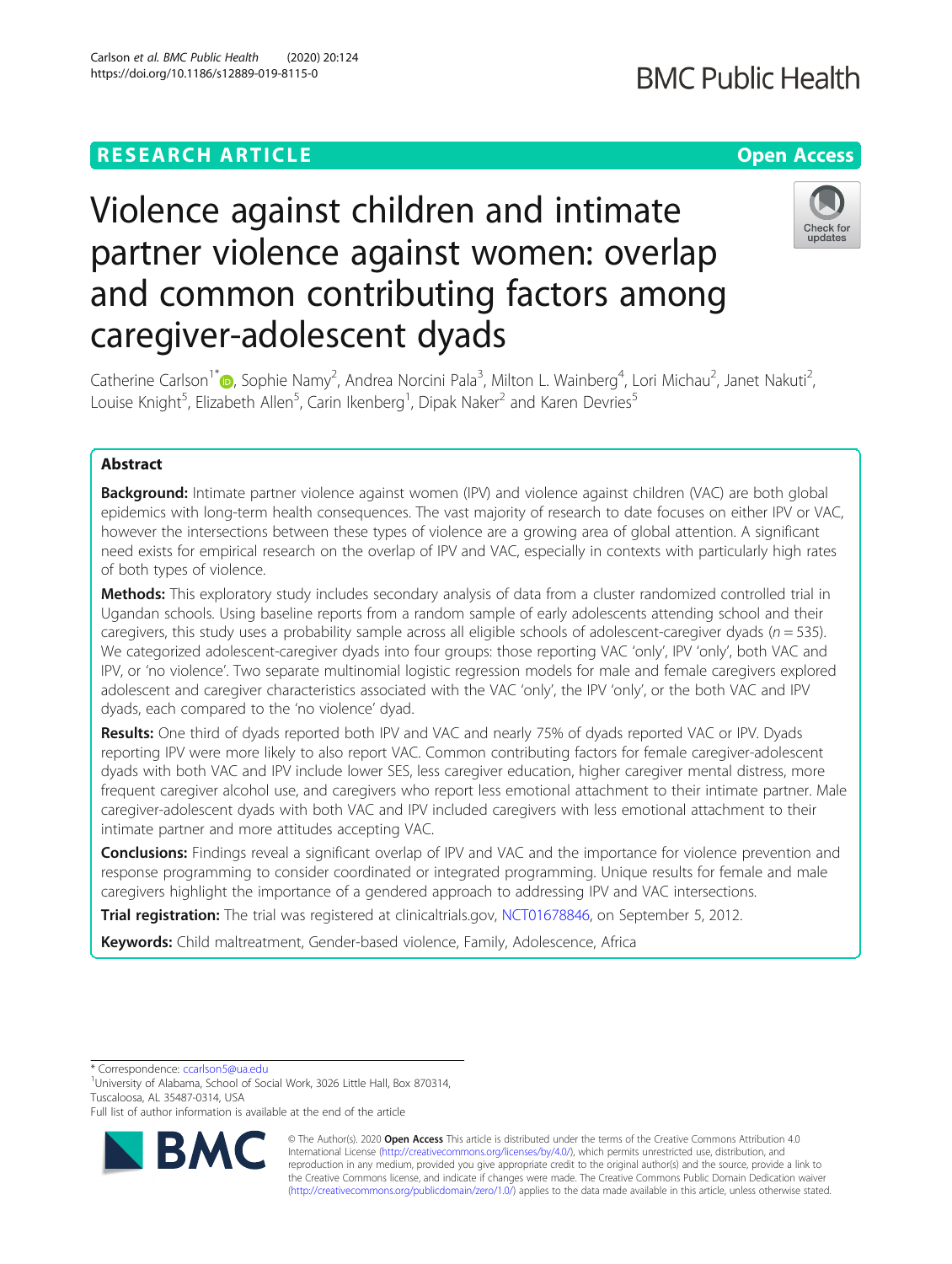#### Background

Intimate partner violence against women (IPV) and violence against children (VAC) by caregivers are each global epidemics [\[1](#page-10-0), [2](#page-10-0)] with long-term health consequences [[3,](#page-10-0) [4](#page-10-0)]. The intersection of IPV and VAC is a growing area of global attention, with calls to explore integrated programming [\[5](#page-10-0)–[7](#page-10-0)]. Yet, the vast majority of research and practice have focused on women and children separately [[5,](#page-10-0) [8\]](#page-10-0), with few empirical studies on the connection or intersection of the two types of violence. Studies that do exist are primarily from high income countries and report that IPV and VAC often occur within the same families  $[9-23]$  $[9-23]$  $[9-23]$  and neighborhoods  $[24]$  $[24]$ , increasing risk of negative health effects [\[4](#page-10-0), [17,](#page-10-0) [25](#page-11-0)–[30\]](#page-11-0).

A lack of evidence exists on the overlap of IPV and VAC using data from low- and middle-income countries, where higher rates of poverty and differing gender structures may have unique effects on intersecting violence in families. A study using a non-probability sample from a South African hospital [\[31](#page-11-0)] chart files reported a 47% rate of co-occurring IPV and VAC. Studies from Nigeria and Northern Uganda found that mothers who reported IPV were significantly more likely to also report child cruelty  $\begin{bmatrix} 32 \\ 0 \end{bmatrix}$  or aggressive parenting  $\begin{bmatrix} 33 \\ 0 \end{bmatrix}$  $\begin{bmatrix} 33 \\ 0 \end{bmatrix}$  $\begin{bmatrix} 33 \\ 0 \end{bmatrix}$ . The etiology of both IPV and VAC can be understood within an ecological framework [[34,](#page-11-0) [35](#page-11-0)], where factors across multiple spheres of life drive the co-occurrence of violence. At an interpersonal level, social information processing conceptualizes the use of both types of violence due to attitudes accepting the use of violence in close relationships [[36\]](#page-11-0). Intersecting violence may also be considered from a social disorganization theory perspective, where concentrated neighborhood disadvantage contributes to the occurrence of both IPV and VAC [\[24\]](#page-11-0). Other recent studies on intersecting IPV and VAC drawn upon a feminist framework, which contextualizes family violence and attitudes accepting violence in personal relationships within broader gender and power hierarchies [[37,](#page-11-0) [38](#page-11-0)]. A qualitative study on the intersections of IPV and VAC in Uganda explores the use of violence against both women and children as a mechanism of enforcing power hierarchies and gender/childhood norms within families [\[37](#page-11-0)]. In-depth interviews in South Africa, revealed that even mothers' homicidal violence against their children frequently occurred within a context of the women's long-term exposure to IPV [\[38](#page-11-0)]. Both of these studies reveal women's use of violence against children as their exercise of power over children, when unable to express power over their male partners.

Despite qualitative evidence on intersecting violence against women and children from Africa, a lack of research exists estimating the rates of overlapping violence in families particularly child and caregiver reports. Research from the independent VAC and IPV literature report several common factors that increase the risk of both types of violence [[39,](#page-11-0) [40](#page-11-0)], such as substance abuse, mental health problems, or women and child rights  $[16, 41-46]$  $[16, 41-46]$  $[16, 41-46]$  $[16, 41-46]$  $[16, 41-46]$  $[16, 41-46]$  $[16, 41-46]$ . Before the development of effective, integrated programming, there is a need to better understand the overlap of IPV and VAC and shared contributing factors.

#### **Methods**

#### Data source

This exploratory study aims to understand shared and distinct factors across caregiver-adolescent 'dyads' experiencing no violence, IPV 'only', VAC 'only,' and overlapping IPV and VAC. Secondary analyses are performed using data from the Good Schools Study [[47](#page-11-0), [48](#page-11-0)], a cluster randomized controlled trial conducted between 2012 and 2014 to test the impact of Good School Toolkit (GST; [www.raisingvoices.org](http://www.raisingvoices.org)). The cross-sectional follow-up survey included a probability sample of primary school students and caregivers from 42 eligible schools in Luwero District (half of which—21—had received the 18 month GST intervention). Participants were selected in two stages. After excluding 97 schools with fewer than 40 Primary 5 students and 20 additional schools with ongoing interventions in progress, 42 schools (representing 80% of students in the district) were randomly selected from a list of the 151 remaining schools in the district. A maximum of 130 students from Primary 5, 6 and 7 were randomly selected from each school (response rate 92.3%). Any caregiver (primary or other) of all grade 7 students were also invited to complete a survey (response rate 66%). A total of 828 adolescent and caregiver dyads completed surveys. For the purposes of these analyses, caregivers who were not currently partnered were excluded ( $n = 287$ ), as well as caregivers for whose sex was not recorded or able to determine  $(n = 6)$ . After these exclusions, a total of 535 adolescent-caregiver dyads were included in the secondary analyses. All surveys were administered face-to-face in the school using tablet computers by trained interviewers between June and July 2014. Caregivers were informed about the study and could opt their adolescent out from participating, and informed written consent was obtained from all students and caregivers. Any disclosure of serious maltreatment were referred to local child protection services and all children were offered counselling regarding of what they disclosed. Women reporting experiencing IPV were offered information and support in accessing domestic violence services [[49](#page-11-0)]. Ethical approval was obtained from the Ugandan National Council for Science and Technology (SS 2520) and the Ethics Committee of the London School of Hygiene and Tropical Medicine (#6183). The study followed international ethical guidelines for researching violence against women and children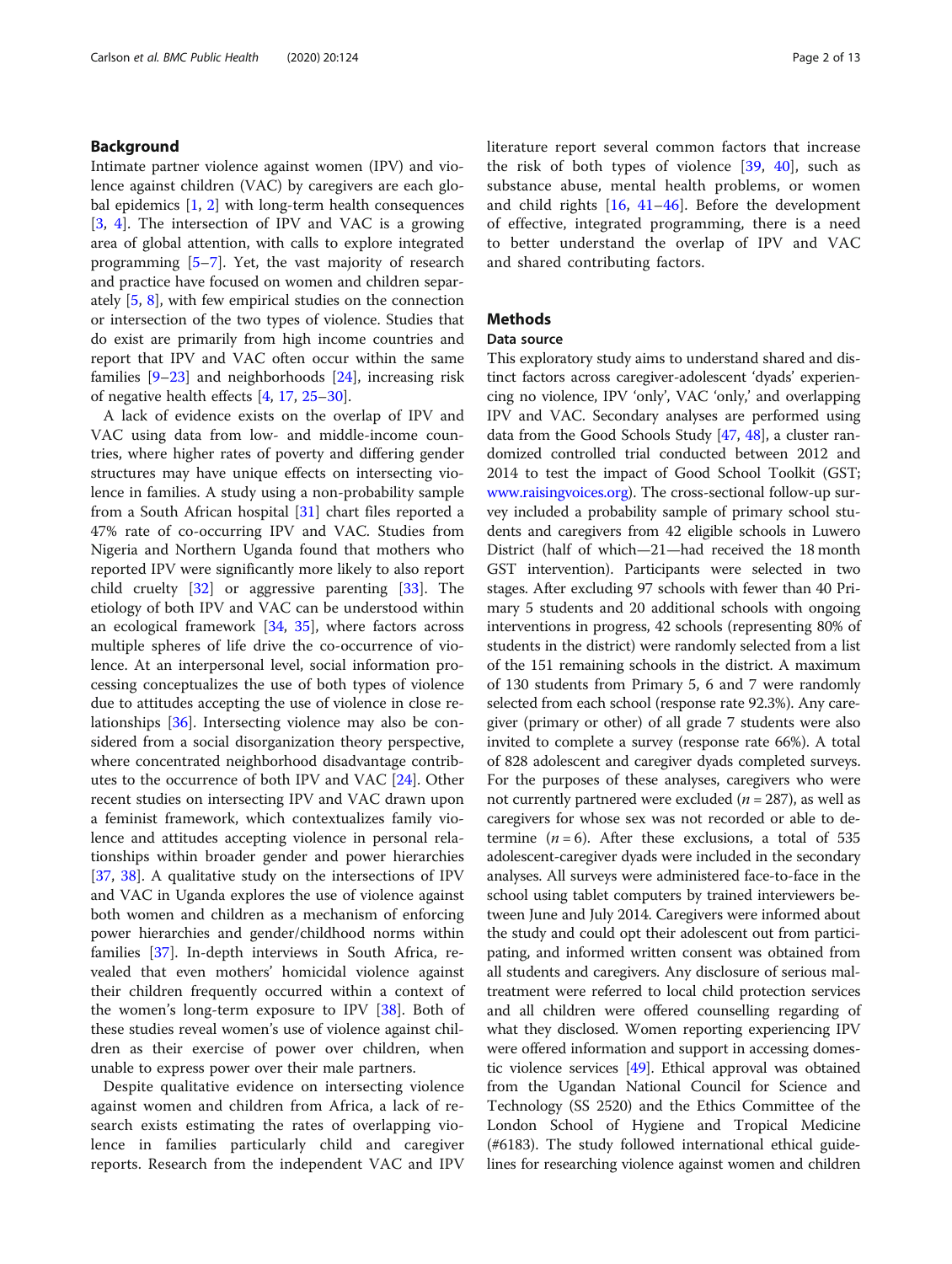[[50](#page-11-0), [51](#page-11-0)], and a full discussion of the ethical protocol for the parent study is published elsewhere [\[49\]](#page-11-0).

#### Measures

Measures used for the study came from cross sectional surveys with both adolescents and caregivers. All instruments were translated into Luganda. Cognitive interviewing and pre-testing of measures were carried out prior to use [[52\]](#page-11-0). Interviews were conducted in Luganda or English. Demographic questions captured from caregivers and adolescents included age and sex. Caregivers reports also included their education status, religious affiliation, number of years with their intimate partner, and if they currently lived together. Adolescents reported if they currently live with one, two, or no biological parents. Table 1 describes the variables and measures used for adolescents and caregivers.

#### Socioeconomic status (SES)

Confirmatory factor analysis (CFA) was performed to test the 1-latent factor "SES" (items are listed in [Appen](#page-9-0)[dix A\)](#page-9-0). Weighted Least Square with adjusted Mean and Variance (WLSMV) estimation was used to analyze SES items, which consisted of binary or ordinal variables [[53\]](#page-11-0). The model goodness-of-fit was evaluated with the Root Mean Square Error of Approximation (RMSEA) (≤.08 or .05), and Comparative Fit Index (CFI) and Tucker-Lewis index (TLI) (≥.95 or .90) [\[53](#page-11-0)–[56\]](#page-11-0). The 1factor model showed poor fit: RMSEA = .10 and CFI/

Table 1 Caregiver and adolescent variables and measures

TLI = .76/.71. The exclusion of items with nonsignificant loadings  $(p > .05)$  improved the fit of the model: RMSEA = .05, CFI/TLI .97/.96. The latent factor's (standardized) score was exported and used as a measure of SES, a higher score indicates higher SES. Reliability for SES and other measures was assessed with Ordinal alpha, which outperforms Cronbach's alpha when ordinal variables are analyzed [\[57](#page-11-0)]. R and psych package (Revelle, 2013) was used to compute Ordinal alpha; coefficients higher than 0.70 indicate good reliability.

#### Physical disability

Adolescents were asked questions on physical disability from the Washington Group short set. A dummy variable was created to measure if respondents reported any functional impairment, compared to no impairment.

#### Mental distress

The 20-item Self-Report Questionnaire (SRQ) [[58](#page-11-0)] assessed caregiver's symptoms of mental distress. Scores range from 0 to 20 with higher numbers indicating more distress (Ordinal Alpha = 0.9). The Strengths and Difficulties Questionnaire (SDQ) measured child reports of symptoms of common childhood and adolescent mental disorders, including depression, anxiety, and conduct disorder [[59](#page-11-0)]. Scores range from 0 to 40 with higher numbers indicating more symptoms (Ordinal Alpha =  $0.8$ ).

|                            | Adolescent Report                                                               | Caregiver Report                                                                                                                                             |
|----------------------------|---------------------------------------------------------------------------------|--------------------------------------------------------------------------------------------------------------------------------------------------------------|
| Age                        | Years                                                                           | Years                                                                                                                                                        |
| Sex                        | Girl, Boy                                                                       | Man, Woman                                                                                                                                                   |
| Education                  |                                                                                 | Primary vs. Secondary or more                                                                                                                                |
| Religious affiliation      |                                                                                 | Christian or Muslim                                                                                                                                          |
| Relationship duration      |                                                                                 | Years with current partner                                                                                                                                   |
| Living status              | Lives with biological parent (Y/N)                                              | Lives with current partner (Y/N)                                                                                                                             |
| Household size             |                                                                                 | Number of persons in household                                                                                                                               |
| SES                        |                                                                                 | Index (See Attachment)                                                                                                                                       |
| Physical Disability        | Difficulty performing any basic<br>universal tasks (Washington Group Short Set) |                                                                                                                                                              |
| Mental distress            | Strengths and Difficulties Questionnaire (alpha = .82)                          | Self-Report Questionnaire (alpha = .92)                                                                                                                      |
| Alcohol Use                |                                                                                 | Alcohol use frequency in past 30 days                                                                                                                        |
| Relationship quality       | Family connectedness (alpha = .72)                                              | Emotional attachment (Relationship<br>Structure Questionnaire; alpha = .90)                                                                                  |
| Attitudes towards violence |                                                                                 | Attitudes against VAC (alpha = .82)                                                                                                                          |
| Violence                   |                                                                                 | Emotional or physical violence against<br>children (IPSCAN)<br>Emotional, physical, or sexual violence<br>(WHO Women's Health and Life Events Questionnaire) |
| Intervention               |                                                                                 | Adolescent attends either an intervention or<br>control school in the parent study                                                                           |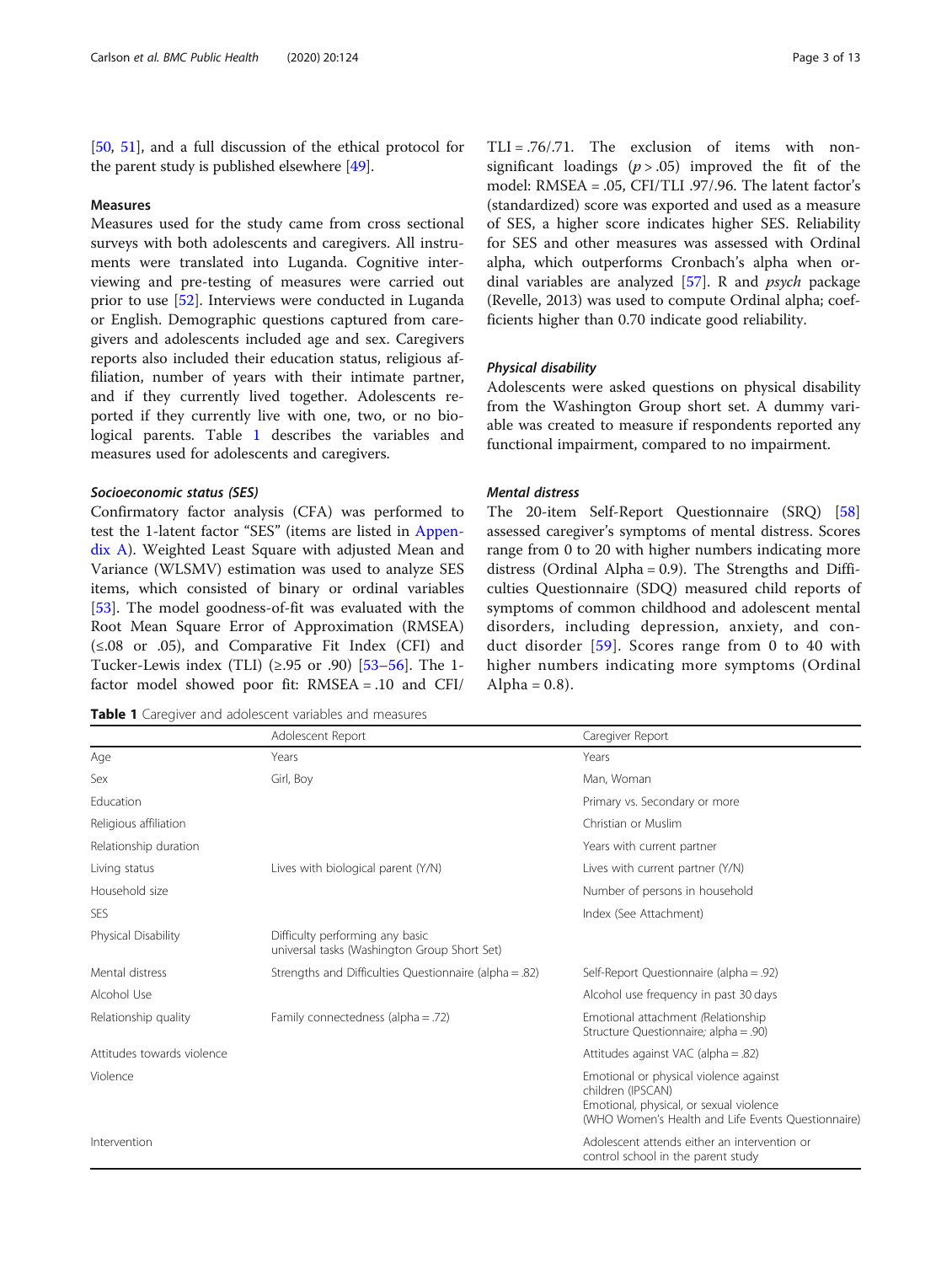#### Alcohol use

Caregivers were asked the number of days that they drank alcohol in the last 30 days. Response categories ranged from 0 to 6 and the measure was treated as a continuous variable (0, 1–2, 3–5, 6–9, 10–19, 20–29, or all 30 days).

#### Relationship quality

Questions on feelings of family connectedness were adapted from commonly used scales in adolescent health behavior surveys [[60\]](#page-11-0). Adolescents were asked the frequency with which they "feel like my parents/caregivers care about me"; "feel safe at home"; "belong at home"; and "like to spend time at home". Scores ranged from 0 to 12 with higher numbers indicating more connectedness (Ordinal Alpha = 0.72). The nine-item Relationship Structure Questionnaire [\[61\]](#page-11-0) assessed the quality of caregivers' emotional attachment with their intimate partner, scores ranged from 0 to 27 with higher numbers indicating positive attachment (Ordinal Alpha = 0.9).

#### Attitudes towards violence

Caregivers were rated on their agreement with the following statements: Parents must be in control of children at all times; sometimes parents must hit children to make them listen; children who misbehave should be physically disciplined; children should often fear their parents; sometimes physically disciplining children is the only way to make them respect you; and sometimes parents must hit children to make them learn. The scale, developed for the Good School Study, ranged in scores from 0 to 18, with higher scores indicating less acceptance of violence (Ordinal Alpha = 0.8).

#### Violence

The WHO Women's Health and Life Events Questionnaire assessed if caregivers have ever experienced (women) or perpetrated (men) any emotional, physical, or sexually violent behaviors in their current intimate relationship. Included in the questionnaire are seven different acts of violence, for example: "Slapped, pushed, or shoved you?"; "Hit you with a fist or object that could hurt you, kicked, dragged, or beat you up?"; and "Did they ever force you to have sex with them when you did not want to?" The International Society for the Prevention of Child Abuse and Neglect Screening Tool (ICAST) [[62](#page-11-0)] examined caregiver's perpetration or adolescents' experiences of any physical or emotional violence against the adolescent in the dyad. In the questionnaire, participants were asked about their experiences (adolescents) or perpetration (caregivers) of eight acts of violence such as "Insulted them, or called them rude or hurtful names?"; "Twisted their arm or any other body part, slapped them, pushed them or thrown something at them?"; "Cut them with a sharp object or burnt them?" Since adolescent reports could not be attributed to the specific caregiver in the dyad, caregiver reports of perpetrating violence were used in the analyses.

#### Intervention

Describes whether adolescents were enrolled in an intervention or control school during the original cluster randomized controlled trial.

#### Data analysis plan

Descriptive analysis included mean and standard deviation (SD) for continuous variables; count and proportion (%) for categorical variables; median and range for ordinal variables. Association between binary or nominal variables was tested with cross tab and  $\chi^2$  test. Group comparison was performed using ANOVA and Kruskall-Wallis non-parametric test for continuous and ordinal variables, respectively. Analyses were performed with SPSS and Mplus 7.4 [\[53\]](#page-11-0).

The main outcome of the study identifies 4 types of adolescent-caregiver dyads, using caregiver reports of ever any violence: (0) No violence [[1](#page-10-0)]; IPV 'only' [\[2](#page-10-0)]; VAC 'only' [\[3](#page-10-0)]; both IPV-VAC. Given the gendered nature of violence against women (and that men reported IPV perpetration whereas women reported on IPV victimization) the sample was separated by caregiver sex. Two multinomial logistic regressions (one for female caregivers and one for male) were performed to test the difference between the dyads with no violence (0 - reference group) and the other three types of dyads  $[1-3]$  $[1-3]$  $[1-3]$  $[1-3]$ . This statistical approach identifies variables that discriminate between the reference group and the remaining dyads performing three pairwise comparisons (i.e. 0 vs.1; 0 vs. 2; and 0 vs. 3). We reported odds-ratio and confidence intervals (CIs). Estimates with *p* values ≤.05 were considered statistically significant, values ≤.10 were considered as statistical trends [[63,](#page-11-0) [64](#page-11-0)].

We imputed missing data using Markov Chain Monte Carlo approach with  $N = 200$  imputations (See [Appendix](#page-9-0) [B\)](#page-9-0). Maximum Likelihood with Robust standard error (MLR) estimation was used, to account for potential outliers and non-normal distribution [[53\]](#page-11-0). Multinomial logistic regressions were adjusted for intra-class (schools) correlation. Given that this study is a secondary analysis of trial data, no formal power calculations were carried out for this study. However, the main trial was powered to detect a difference of 13% in the primary outcome (past-week physical violence from school staff) with a 5% level of significance and 80% power [[47](#page-11-0), [52](#page-11-0)].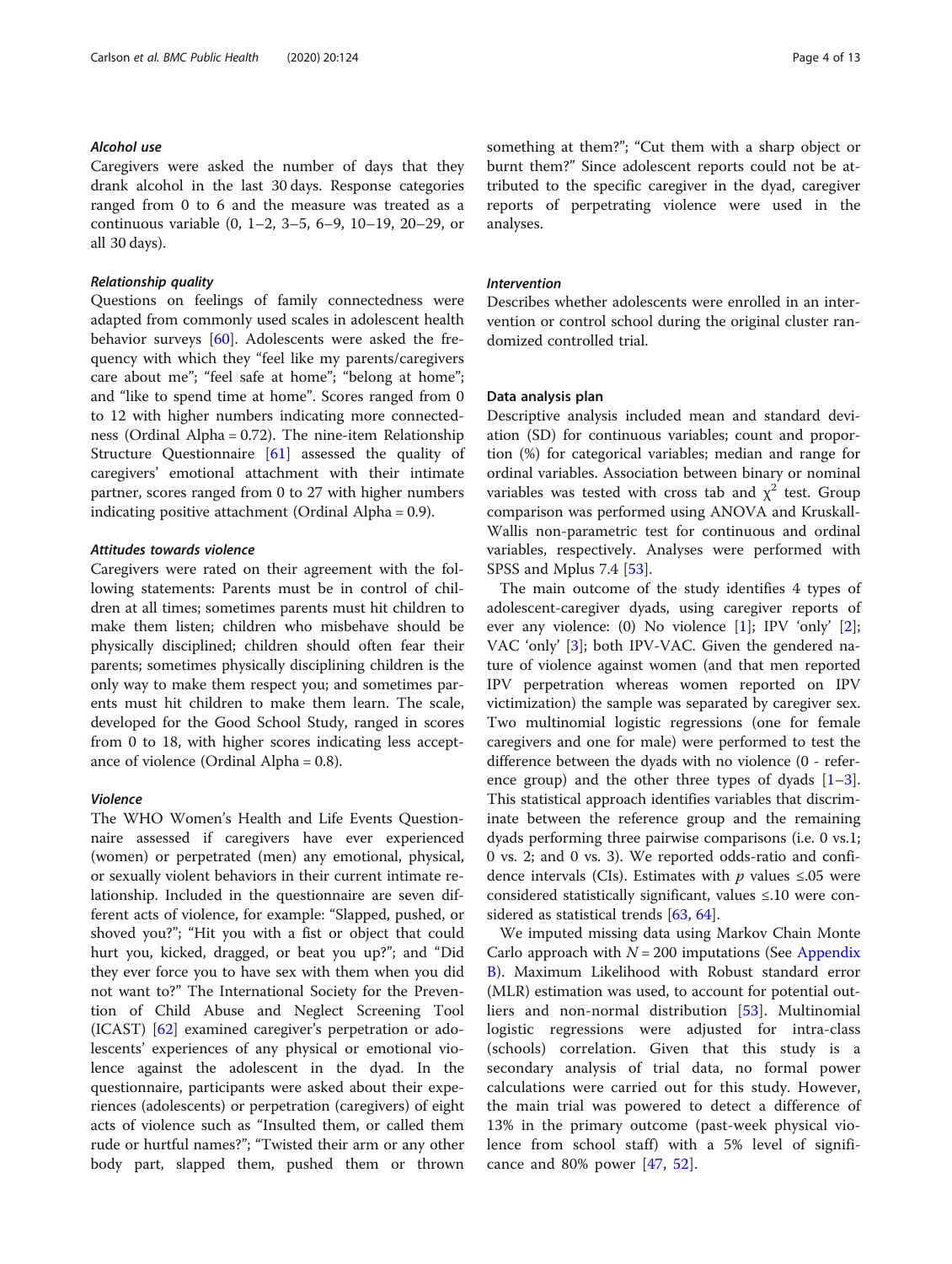#### Table 2 Bivariate analysis of covariates with male caregiver-adolescent dyads

|                                                  | None          | IPV 'Only'   | VAC 'Only'    | IPV and VAC  | $\overline{p}$ |
|--------------------------------------------------|---------------|--------------|---------------|--------------|----------------|
|                                                  | $n = 66$      | $n = 20$     | $n = 67$      | $n=51$       |                |
| Caregiver Report                                 |               |              |               |              |                |
| Age, mean (SD)                                   | 49.68 (14.42) | 45.35 (9.78) | 44.22 (11.27) | 45.69 (9.62) | 0.06           |
| Education, % (n)                                 |               |              |               |              |                |
| Primary                                          | 68.75 (44)    | 66.67 (12)   | 73.85 (48)    | 80.39 (41)   | 0.49           |
| High School or more                              | 31.25 (20)    | 33.33(6)     | 26.15 (17)    | 19.61 (10)   |                |
| Religion, % (n)                                  |               |              |               |              |                |
| Catholic/Christian                               | 84.85 (56)    | 75 (15)      | 79.1 (53)     | 78.43 (40)   | 0.71           |
| Muslim                                           | 15.15(10)     | 25(5)        | 20.9(14)      | 21.57(11)    |                |
| SES, mean (SD)                                   | $-0.06(0.24)$ | 0.06(0.27)   | 0(0.22)       | 0(0.27)      | 0.28           |
| Mental distress (SRQ), mean (SD)                 | 3.97 (3.71)   | 5.45 (4.36)  | 5.07(3.73)    | 6.43(3.96)   | 0.01           |
| Alcohol, median (min-max) <sup>a</sup>           | $0(0-5)$      | $0(0-6)$     | $0(0-6)$      | $0(0-6)$     | 0.10           |
| Partner Living Status, % (n)                     |               |              |               |              |                |
| Do not live together                             | 6.06(4)       | 5(1)         | 4.48(3)       | 1.96(1)      | 0.76           |
| Live together                                    | 93.94 (62)    | 95 (19)      | 95.52 (64)    | 98.04 (50)   |                |
| Intimate Partner Emotional Attachment, mean (SD) | 15.38 (3.17)  | 14.68 (3.02) | 14.66 (3.12)  | 13.86 (2.41) | 0.07           |
| Attitudes toward VAC, mean (SD)                  | 12(3.16)      | 14.25 (3.37) | 12.66 (3.78)  | 15.39 (4.2)  | 0.00           |
| Adolescent Report                                |               |              |               |              |                |
| Sex, % (n)                                       |               |              |               |              |                |
| Female                                           | 40.91 (27)    | 50 (10)      | 61.19(41)     | 43.14 (22)   | 0.09           |
| Male                                             | 59.09 (39)    | 50 (10)      | 38.81 (26)    | 56.86 (29)   |                |
| Children age, mean (SD)                          | 14.08 (1.21)  | 14.5 (1.28)  | 13.99 (1.24)  | 14.35 (0.98) | 0.18           |
| Physical disability, % (n)                       |               |              |               |              |                |
| No                                               | 75.76 (50)    | 85 (17)      | 83.58 (56)    | 82.35 (42)   | 0.63           |
| Yes                                              | 24.24 (16)    | 15(3)        | 16.42 (11)    | 17.65(9)     |                |
| Family Structure, % (n)                          |               |              |               |              |                |
| Lives with bio mother                            | 31.82 (21)    | 35(7)        | 25.37 (17)    | 31.37 (16)   | 0.96           |
| Lives with bio father                            | 9.09(6)       | 10(2)        | 5.97(4)       | 7.84(4)      |                |
| Lives with both bio parents                      | 27.27 (18)    | 25(5)        | 38.81 (26)    | 31.37 (16)   |                |
| Lives with neither bio parent                    | 31.82 (21)    | 30(6)        | 29.85 (20)    | 29.41 (15)   |                |
| Mental health difficulties (SDQ), mean (SD)      | 14.58 (5.05)  | 14.91 (5.62) | 14.88 (5.18)  | 14.28 (5.01) | 0.711          |
| Belong, mean (SD)                                | 14.88 (4.8)   | 13.8 (3.19)  | 14.28 (4.68)  | 14.12 (4.87) | 0.74           |
| Study arm, % (n)                                 |               |              |               |              |                |
| Control                                          | 45.45 (30)    | 35.00 (7)    | 62.69(42)     | 43.14 (22)   | 0.07           |
| Intervention                                     | 54.55 (36)    | 65.00 (13)   | 37.31 (25)    | 56.86 (29)   |                |

ANOVA for continuous variables; Chi-square for nominal variables; <sup>a</sup>Kruskall-Wallis for ordinal variables

#### Results

Tables 2 and [3](#page-5-0) present descriptive and bivariate statistics of psychosocial covariates with the four violence categories (none, IPV 'Only', VAC 'Only', IPV and VAC), separated for male and female caregiver-adolescent dyads, respectively. The average age of adolescents range from 13.99 to 14.50 years for those in the male caregiver dyad and 13.85 to 13.99 years for those in the female caregiver dyads. The percentage of adolescents who reported living mostly with a biological mother ranged from 35.71 to 47.58% for those in the female caregiver dyads and 25.37 to 35.0% in the male caregiver dyads. Most adolescents did not report any physical disability (male caregiver-dyad range: 75.76 to 85.0%; female caregiverdyad range: 69.57 to 85.56%). Caregivers' average age was  $40.9$  (SD = 10.8). Most caregivers lived with their partner/spouse (90.7%) and were of Catholic or Christian religion (79.2%). A minority of caregivers, 9.76 to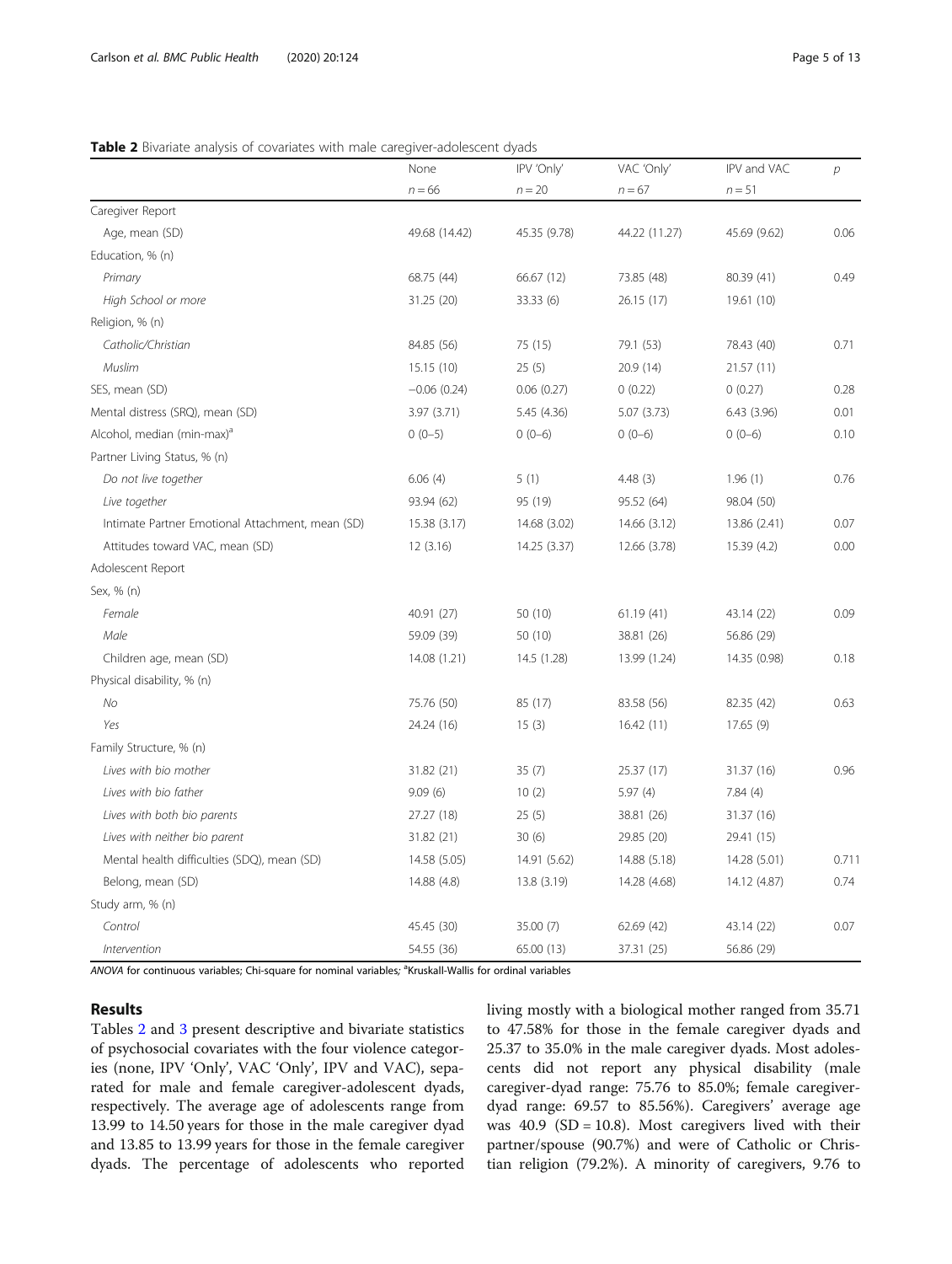#### <span id="page-5-0"></span>Table 3 Bivariate analysis of covariates with female caregiver-adolescent dyads

|                                                  | None          | IPV 'Only'    | VAC 'Only'    | IPV and VAC   | $\overline{p}$ |
|--------------------------------------------------|---------------|---------------|---------------|---------------|----------------|
|                                                  | $n = 71$      | $n = 46$      | $n = 90$      | $n = 124$     |                |
| Caregiver Report                                 |               |               |               |               |                |
| Age, mean (SD)                                   | 36.1 (9.7)    | 38.87 (10.37) | 37.98 (8.05)  | 37.23 (6.48)  | 0.30           |
|                                                  |               |               |               |               |                |
| Education, % (n)                                 |               |               |               |               |                |
| Primary                                          | 64.52 (40)    | 90.24 (37)    | 76.19 (64)    | 88.79 (103)   | < 0.01         |
| High School or more                              | 35.48 (22)    | 9.76(4)       | 23.81 (20)    | 11.21(13)     |                |
| Religion, % (n)                                  |               |               |               |               |                |
| Catholic/Christian                               | 81.43 (57)    | 76.09 (35)    | 76.67 (69)    | 79.03 (98)    | 0.87           |
| Muslim                                           | 18.57 (13)    | 23.91 (11)    | 23.33 (21)    | 20.97 (26)    |                |
| SES, mean (SD)                                   | $-0.01(0.24)$ | $-0.03(0.3)$  | $-0.1$ (0.29) | $-0.02(0.27)$ | 0.09           |
| Mental distress (SRQ), mean (SD)                 | 4.72(3.62)    | 6.72(4.64)    | 5.21 (3.93)   | 7.3 (4.07)    | 0.00           |
| Alcohol, median (min-max) <sup>a</sup>           | $0(0-1)$      | $0(0-2)$      | $0(0-4)$      | $0(0-4)$      | 0.07           |
| Partner Living Status, % (n)                     |               |               |               |               |                |
| Do not live together                             | 14.08 (10)    | 4.35(2)       | 13.33(12)     | 13.71(17)     | 0.36           |
| Live together                                    | 85.92 (61)    | 95.65 (44)    | 86.67 (78)    | 86.29 (107)   |                |
| Intimate Partner Emotional Attachment, mean (SD) | 14.87 (4.6)   | 17.37 (5.49)  | 15(5.7)       | 18.56 (6.52)  | 0.00           |
| Attitudes toward VAC, mean (SD)                  | 15.01(3.1)    | 14.19 (2.62)  | 14.08 (2.74)  | 13.74 (2.89)  | 0.04           |
| Adolescent Report                                |               |               |               |               |                |
| Sex, % (n)                                       |               |               |               |               |                |
| Female                                           | 45.07 (32)    | 50(23)        | 36.67 (33)    | 37.9 (47)     | 0.36           |
| Male                                             | 54.93 (39)    | 50(23)        | 63.33 (57)    | 62.1(77)      |                |
| Children age, mean (SD)                          | 13.99 (1.18)  | 13.85 (1.17)  | 13.99 (1.24)  | 13.89 (1.24)  | 0.87           |
| Physical disability, % (n)                       |               |               |               |               |                |
| No                                               | 80.28 (57)    | 69.57 (32)    | 85.56 (77)    | 76.61 (95)    | 0.15           |
| Yes                                              | 19.72 (14)    | 30.43 (14)    | 14.44 (13)    | 23.39 (29)    |                |
| Family Structure, % (n)                          |               |               |               |               |                |
| Lives with bio mother                            | 35.71 (25)    | 41.3 (19)     | 40 (36)       | 47.58 (59)    | 0.81           |
| Lives with bio father                            | 7.14(5)       | 6.52(3)       | 6.67(6)       | 3.23(4)       |                |
| Lives with both bio parents                      | 25.71 (18)    | 19.57 (9)     | 24.44 (22)    | 25 (31)       |                |
| Lives with neither bio parent                    | 31.43 (22)    | 32.61 (15)    | 28.89 (26)    | 24.19 (30)    |                |
| Mental health difficulties (SDQ), mean (SD)      | 14.3 (5.29)   | 15.39 (6.36)  | 15.32 (5.51)  | 14.35 (5.08)  | 0.42           |
| Belong, mean (SD)                                | 7.23(2.1)     | 7.48 (2.22)   | 7.21(2.31)    | 7.27(2.16)    | 0.92           |
| Study arm, % (n)                                 |               |               |               |               |                |
| Control                                          | 42.25 (30)    | 52.17 (24)    | 54.44 (49)    | 52.42 (65)    | 0.46           |
|                                                  |               |               |               |               |                |
| Intervention                                     | 57.75 (41)    | 47.83 (22)    | 45.56 (41)    | 47.58 (59)    |                |

ANOVA for continuous variables; Chi-square for nominal variables; <sup>a</sup>Kruskall-Wallis for ordinal variables

35.48% of women and 19.61 to 33.33% of men, had attended secondary school or beyond. Caregivers reported being with their intimate partner for a median number of 17 years and most said that they drank 0 or only 1–2 days in the last month.

Bivariate analyses were conducted across four categories of adolescent-caregiver dyads (no violence, IPV 'only', VAC 'only', or IPV-VAC), separately for male and female caregiver-adolescent dyads. Significant differences were observed for the following variables for female caregiveradolescent dyads: education (female caregivers with higher education or above were more likely to be in the 'no violence' dyad), mental distress (lower among female caregivers reporting no violence), and perception of closeness to one's intimate partner (female caregiveradolescent dyads with no violence were characterized with higher levels of closeness), and attitudes towards VAC (female caregiver-adolescent dyads with no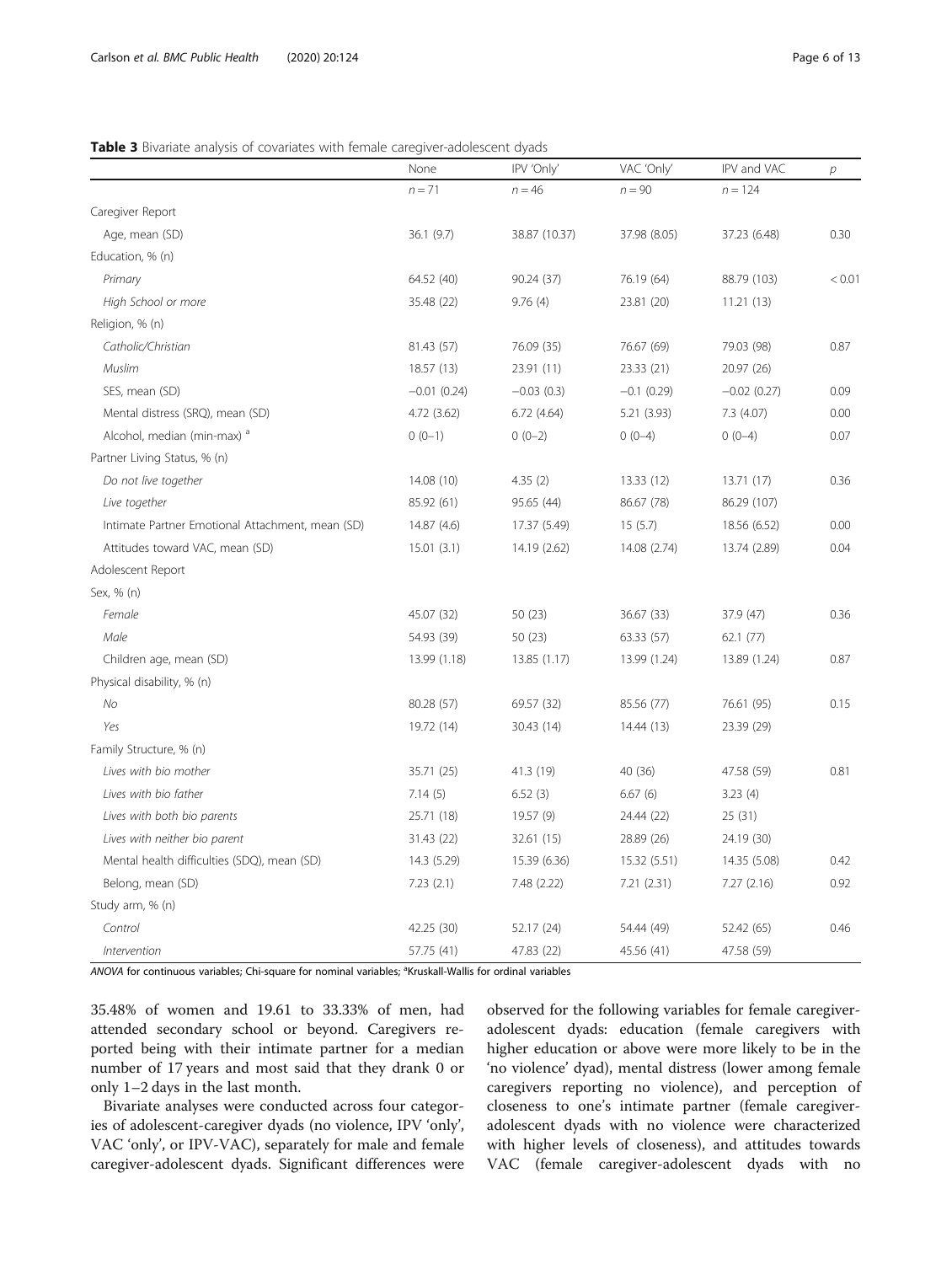violence reported more progressive attitudes). Significant demographic and/or psychosocial differences between violence categories observed for male caregiveradolescent dyads included: age (older male caregivers were more likely to report no violence); mental distress (less among male caregivers in the dyads reporting no violence); and attitudes towards VAC (male caregiver reporting no violence also reported more progressive attitudes).

Table 4 presents the percentage overlap of VAC and IPV among the adolescent-caregiver dyads, separated by sex of the caregiver. Over one third (37.46%) of female caregiver-adolescent dyads reported both VAC and IPV, compared to 25.0% of male caregiver-adolescent dyads. In contrast, 32.4% of men caregivers reported no violence, compared to 21.45% of women caregivers. The combined totals for both male and female caregiver dyads found 33% of dyads reported both IPV and VAC, 29% reported VAC "only", 12% reported IPV "only", and 26% reported neither VAC or IPV. Overall, dyads reporting any IPV were more likely to report any VAC  $(x^2 =$ 14.9,  $df = 1$ ,  $p < .001$ ). This association remained significant on separate analyses of reports from women and male caregiver.

In order to explore associations between risk factors and reporting of IPV, VAC, or both, we ran separate multinomial logistic regression models for female and male caregivers. Below we summarize the associations that were significant (or approaching significance), comparing dyads reporting either IPV and VAC, IPV 'Only', or VAC 'Only' to those with no reported violence (Table [5\)](#page-7-0). The results for dyads with female caregivers showed that those with IPV-VAC were characterized as caregivers with less education, lower SES, more mental distress, more frequent alcohol use, slightly longer relationship duration (approaching significance), and less emotional attachment to their intimate partner. Dyads of male caregivers with IPV-VAC were characterized as having more frequent caregiver alcohol use (approaching significance),

less emotional attachment to their intimate partner, and attitudes more accepting of using violence against children as discipline.

Dyads with female caregivers with VAC 'only' were more likely to have lower SES and more frequent caregiver alcohol use (approaching significance). The male

caregiver dyads with VAC 'only' were characterized as having younger caregivers and adolescent boys (rather than girls).

Dyads of female caregivers with 'only' IPV were associated with lower education status and less reported emotional attachment to their intimate partner. Male caregivers with 'only' IPV reported having a Muslim religious affiliation (approaching significance), more alcohol use (approaching significance), shorter relationship duration (approaching significance), less emotional attachment to their partner, and adolescents reporting increased connectedness in the family (approaching significance).

#### **Discussion**

This exploratory study is one of the first in any lowor middle-income country (LMIC) to investigate the overlap and contributing factors of intimate partner violence against women (IPV) and violence against children (VAC) using a sample of adolescents and their caregivers in Uganda. Similar to previous research on the intersection of IPV and VAC from high income countries [[11,](#page-10-0) [14](#page-10-0), [16](#page-10-0)], caregivers who reported perpetrating (men) or experiencing (women) IPV were also more likely to report perpetrating VAC. Over one third (37.46%) of women reported experiencing IPV and using violence against children and 21.30% of men reported perpetrating both IPV and VAC. The 33% rate of overlap between IPV and VAC is markedly higher than other studies primarily from the United States, where probability samples have found rates of  $6-12\%$  [\[65](#page-11-0)]. Overlap in the current study only captures violence experienced or perpetrated by the specific caregiver and adolescent interviewed; household rates that include violence from other caregivers or family members are likely to be higher. This evidence supports calls for violence researchers to begin "recognizing that co-occurrence is the norm, not the exception" [[7\]](#page-10-0), which may be particularly true in settings with overall higher rates of multiple forms of violence.

Results highlight the unique patterns of IPV and VAC in the family depending on caregiver sex. Consistent with IPV literature  $[66]$  $[66]$ , female caregiver education and socioeconomic status were found to be protective factors for women from both experiencing IPV and using VAC. Secondary education may be associated with attitudes rejecting IPV (for which a measure was not included),

Table 4 Percentage of dyads reporting none, IPV 'Only', VAC 'Only', or IPV and VAC, by sex of caregiver

|       | None               | IPV 'Only'        | VAC 'Only'         | IPV and VAC         |  |
|-------|--------------------|-------------------|--------------------|---------------------|--|
| Women | $21.45\% (n = 71)$ | $13.9\% (n = 46)$ | $27.19\% (n = 90)$ | $37.46\%$ (n = 124) |  |
| Men   | $32.4\% (n = 66)$  | $9.8\% (n = 20)$  | $32.8\% (n = 67)$  | $25.0\% (n = 51)$   |  |

Chi-square = 14.9,  $p = 0.0007$ ; adjusted for clustering: schools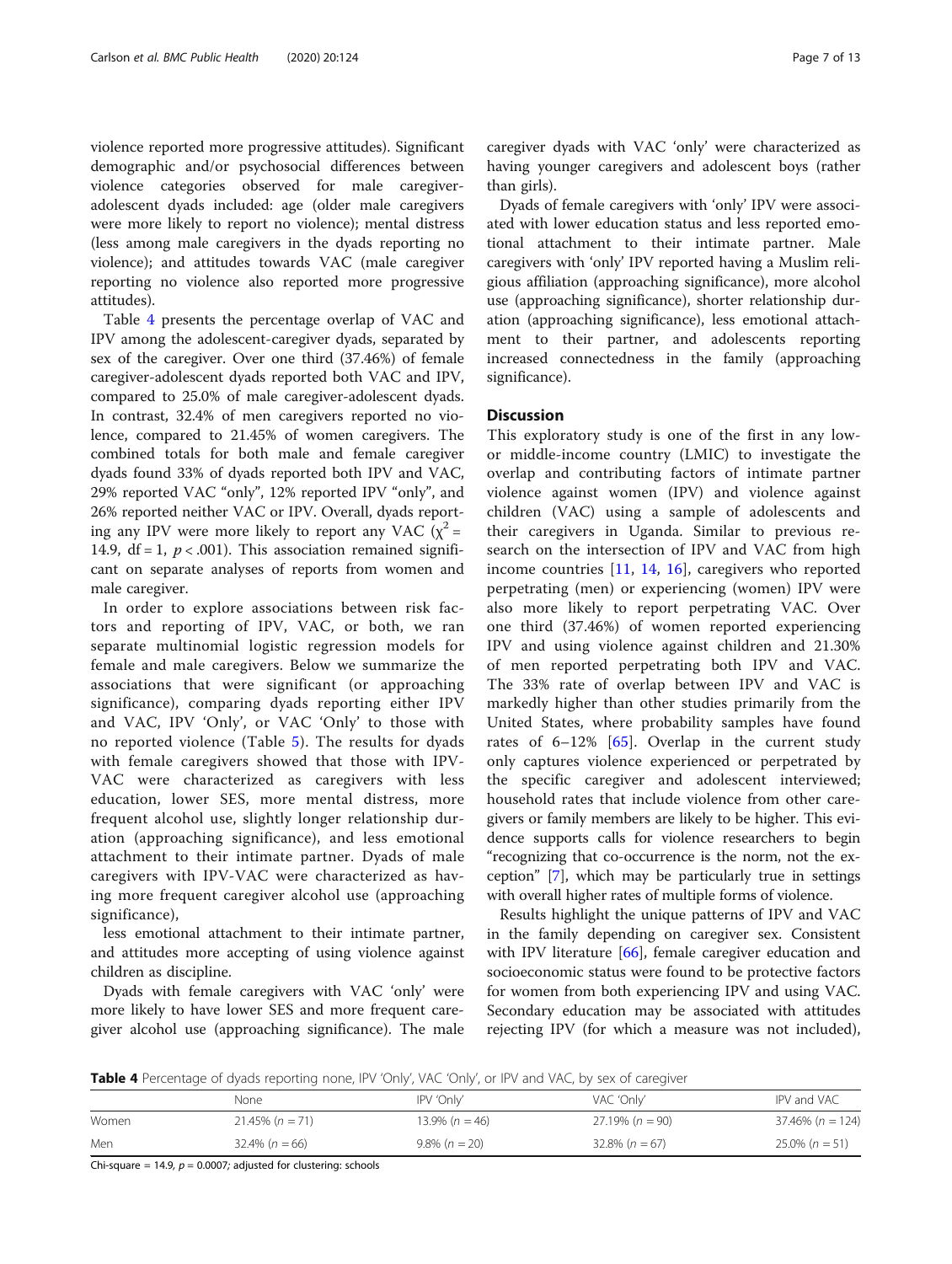|                                                                     | Female Caregivers                |                          |                          | Male Caregivers                    |                          |                            |  |
|---------------------------------------------------------------------|----------------------------------|--------------------------|--------------------------|------------------------------------|--------------------------|----------------------------|--|
| Odd-ratio (CI)                                                      | IPV and VAC<br>$(n = 124)$       | VAC 'only'<br>$(n = 90)$ | IPV 'only'<br>$(n = 46)$ | IPV and VAC<br>$(n=51)$            | VAC 'only'<br>$(n = 67)$ | IPV 'only'<br>$(n = 20)$   |  |
| Caregiver Reports                                                   |                                  |                          |                          |                                    |                          |                            |  |
| Age (years)                                                         | $0.96(0.9 - 1.01)$               | $1.02(0.97 - 1.08)$      | $0.99(0.92 - 1.05)$      | $0.96(0.91 - 1.02)$                | $0.95(0.91-1)^{*}$       | $1(0.95 - 1.05)$           |  |
| Education (some secondary<br>or higher vs. primary or no)           | $0.23$ (0.09-0.59) <sup>**</sup> | $0.52(0.21 - 1.26)$      | $0.3(0.09 - 0.98)^{*}$   | $0.87(0.29 - 2.61)$                | $0.97(0.37 - 2.51)$      | $0.9(0.25 - 3.29)$         |  |
| Religious status <sup>a</sup>                                       | $1.42(0.61 - 3.32)$              | $1.21(0.52 - 2.86)$      | $1.43(0.53 - 3.86)$      | $1.62(0.51 - 5.1)$                 | $1.7(0.6 - 4.85)$        | 3.22 $(0.86 - 12.18)^{*}$  |  |
| <b>SES</b>                                                          | $0.26$ (0.07-1.01) <sup>*</sup>  | $0.13(0.03 - 0.51)^{**}$ | $0.31(0.06 - 1.55)$      | 1.52 (0.23-10.07)                  | $3.39(0.61 - 18.73)$     | 4.44 (0.46-42.52)          |  |
| Mental Distress (SRQ)                                               | $1.12(1.01 - 1.22)^{*}$          | $1.02(0.92 - 1.13)$      | $1.07(0.97 - 1.2)$       | $1.09(0.97 - 1.23)$                | $1.07(0.96 - 1.2)$       | $1.04(0.9-1.2)$            |  |
| Alcohol Use                                                         | $3.03(0.99 - 9.3)^{*}$           | 2.59 $(0.84-8)^{*}$      | 1.82 (0.48-6.96)         | $1.26$ (0.95 - 1.67) <sup>*</sup>  | $1.09(0.83 - 1.43)$      | 1.38 $(0.99 - 1.93)^{*}$   |  |
| Intimate Partner Current Living<br>Status (living together vs. not) | $1.09(0.37 - 3.22)$              | $0.92(0.31 - 2.77)$      | $2.39(0.5 - 11.36)$      | 6.42 (0.46-90.02)                  | $4.1(0.55 - 30.27)$      | 3.97 (0.39-40.04)          |  |
| Intimate Partner Relationship<br>Length (years)                     | 1.05 $(0.99 - 1.11)^{*}$         | $1.01(0.95 - 1.06)$      | $1.04(0.98 - 1.12)$      | $1.03(0.97 - 1.09)$                | $1.01(0.95 - 1.06)$      | $0.94$ $(0.87 - 1.01)^{*}$ |  |
| Intimate Partner Emotional<br>Attachment                            | $0.9(0.85 - 0.97)^{**}$          | $0.99(0.93 - 1.06)$      | $0.92(0.86-1)^{**}$      | $0.8$ (0.71 - 0.91) <sup>***</sup> | $0.96(0.86 - 1.08)$      | $0.84$ $(0.73 - 0.98)^{*}$ |  |
| Attitudes against VAC                                               | $0.95(0.84 - 1.07)$              | $0.92(0.82 - 1.05)$      | $0.94(0.81 - 1.09)$      | $0.86(0.73-1)^{*}$                 | $0.94(0.82 - 1.07)$      | $0.96(0.79 - 1.15)$        |  |
| Adolescent Reports                                                  |                                  |                          |                          |                                    |                          |                            |  |
| Age (years)                                                         | $0.95(0.73 - 1.25)$              | $1.02(0.77 - 1.35)$      | $0.92(0.67 - 1.28)$      | $1.27(0.86 - 1.88)$                | $0.86(0.61 - 1.22)$      | $1.39(0.9 - 2.18)$         |  |
| Sex of child (girls vs. boys)                                       | $1.14(0.58 - 2.23)$              | $1.32(0.66 - 2.61)$      | $0.76(0.34 - 1.65)$      | $1.11(0.45 - 2.72)$                | $0.39(0.17 - 0.87)^{*}$  | $0.93(0.31 - 2.77)$        |  |
| Mental Distress (SDQ)                                               | $0.98(0.92 - 1.04)$              | $1.04(0.98 - 1.11)$      | 1.02 (0.95-1.09)         | $0.95(0.87 - 1.05)$                | $0.98(0.9 - 1.07)$       | $0.95(0.84 - 1.06)$        |  |
| Physical Disability                                                 | $0.97(0.44 - 2.18)$              | $0.63(0.26 - 1.51)$      | 1.35 (0.54-3.39)         | $0.63$ $(0.25 - 1.52)$             | $0.55(0.24 - 1.26)$      | $0.76(0.26 - 2.2)$         |  |
| Lives with at least one<br>biological parent                        | $1.68(0.79 - 3.53)$              | $1.52(0.7 - 3.32)$       | 1.84 (0.76-4.48)         | $0.93(0.34 - 2.51)$                | $1.23(0.49 - 3.13)$      | 1.75 (0.49-6.23)           |  |
| Lives with both biological<br>parents                               | $0.99(0.39 - 2.51)$              | 1.48 (0.59-3.67)         | $1.06(0.35 - 3.25)$      | $0.9(0.25 - 3.22)$                 | $2.34(0.8 - 6.75)$       | 3.35 (0.75-14.88)          |  |
| Child sense of belonging<br>and safety at home                      | $1(0.86 - 1.16)$                 | $0.98(0.84 - 1.14)$      | $1.06(0.89 - 1.27)$      | $0.98(0.79 - 1.22)$                | $1.01(0.81 - 1.26)$      | 1.28 $(0.99 - 1.67)^{*}$   |  |
| Intervention                                                        | $0.63(0.32 - 1.23)$              | $0.76(0.38 - 1.51)$      | $0.61(0.27 - 1.38)$      | $1.4(0.57 - 3.42)$                 | $0.61(0.27 - 1.34)$      | $1.75(0.58 - 5.21)$        |  |
|                                                                     |                                  |                          |                          |                                    |                          |                            |  |

<span id="page-7-0"></span>Table 5 Multinomial logistic regressions of IPV and VAC, VAC only, and IPV only, compared to no violence dyads

<sup>a</sup>Muslim affiliation compared to Christian/Catholic (ref); <sup>b</sup> Compared to no biological parents; <sup>x</sup>  $p < 0.01;$   $^*p < 0.05;$   $^*p < 0.01;$   $^{**}p < 0.001$ 

and for women, increased employment and time outside the home. Limited resources or upward mobility, as evident from the SES results, may uniquely affect women's likelihood to experience violence from her partner and/ or navigate stress through the use of violence against children—consistent with other research indicating that economic marginalization and/or dependence on men compromises a women's ability to exit violent relationships [\[67](#page-11-0)].

Sex of the child was the only statistically significant adolescent factors predicting risk of violence (family connectedness was approaching significance in the male caregiver IPV 'only' dyad). Results indicate that compared to girls, boys are at a higher risk of experiencing violence by male caregivers in the VAC 'only' dyad. This finding may reflect that there is greater social acceptance of men's use of violence against boys compared to girls.

Female caregivers who both experience IPV and use VAC (the IPV and VAC dyads) reported more mental

distress, compared to those neither experiencing or perpetrating violence (no violence dyads). Women's mental distress was not associated with experiencing IPV 'only' or perpetrating VAC 'only', suggesting there is added distress for women associated with being in a family with both IPV and VAC. A recent qualitative study in Uganda exploring patterns of intersecting IPV and VAC revealed how—in the context of patriarchal families and male authority—women who are experiencing IPV may at times use violence against their children as a way to redirect or transfer their own trauma and powerlessness vis-à-vis their husbands [\[37\]](#page-11-0). Given the link between poor mental health and violence in the IPV literature [[3](#page-10-0), [44](#page-11-0)], further research is needed to understand if this finding holds in other contexts. Neither adolescents' nor men's reports of mental health was associated with an increased risk of violence in any of the dyads.

While alcohol use is a risk factor for men's use of IPV [[68\]](#page-11-0) and caregiver use of VAC [\[69](#page-11-0)], this study is one of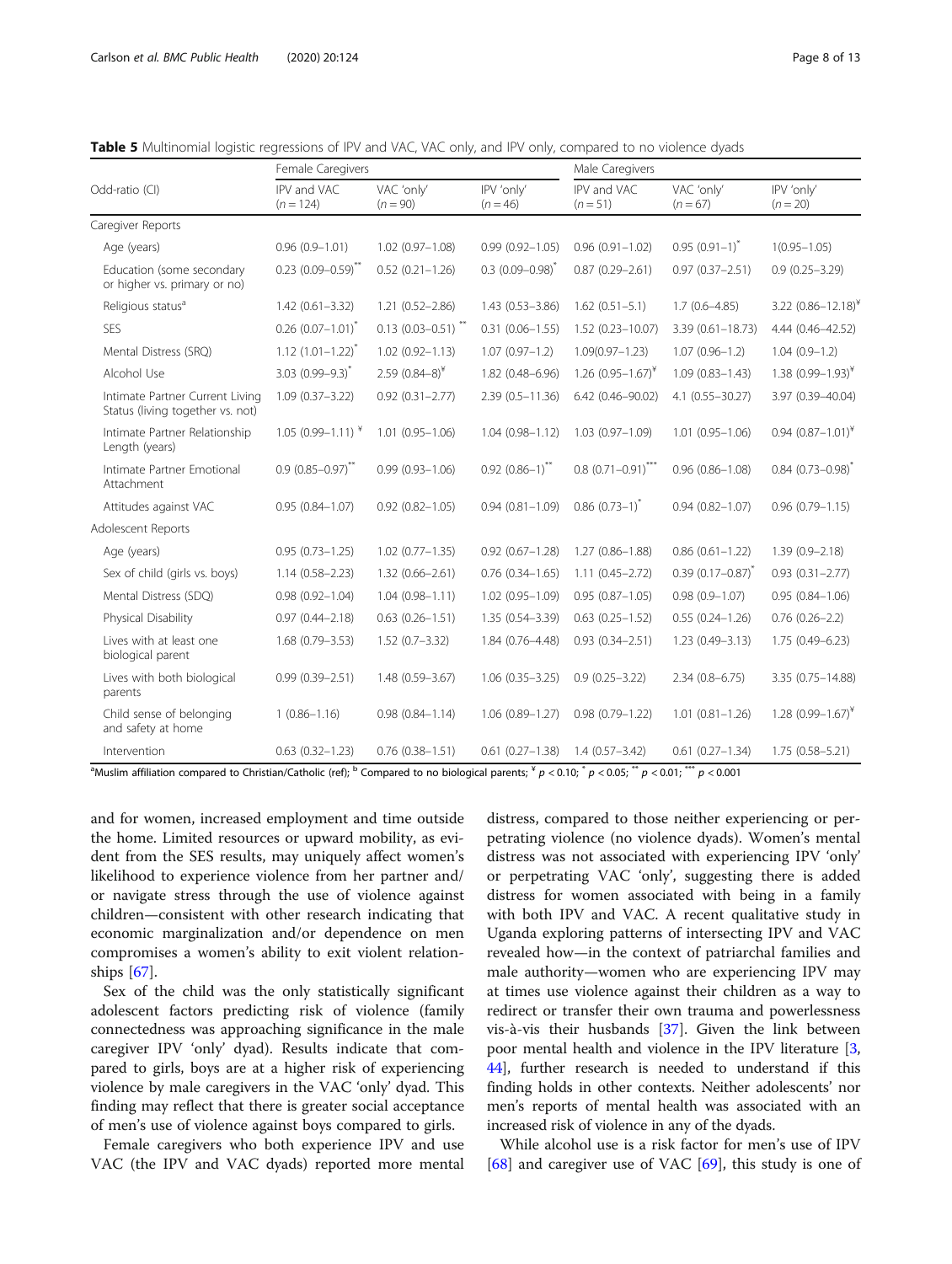the first to examine the association of alcohol and cooccurring IPV and VAC. Female caregiver reports of more frequent alcohol use were significantly associated with their likelihood of being in the IPV and VAC dyads, and was approaching significance in the IPV 'only' dyad. When considered alongside the finding related to women's increased mental distress (reported above), women's alcohol use may be a coping strategy for their broader experiences of violence and powerlessness in the family [[37\]](#page-11-0), which at the same time exacerbates their own use of violence against children. Approaching significance, male caregivers in the IPV 'only' dyad and the IPV and VAC dyads also reported more frequent alcohol use. Qualitative research has found men's alcohol use to be a compounding factor for violence in the family, as well as a proximate trigger for men's use of both IPV and VAC [[37\]](#page-11-0). Overall associations between violence and alcohol is among the most consistent result in the analysis, underscoring that more research is needed to tease out the dynamics between caregivers' alcohol use in families with co-occurring IPV and VAC, including female caregivers' alcohol use.

Stronger perceived emotional attachment between intimate partners consistently emerged as a protective factor for the IPV-VAC dyads and IPV 'only' dyads for both male and female caregivers. This emphasis on the quality of intimate relationships has also been raised in previous research from Uganda, for example in explaining processes of change towards healthier relationship dynamics between couples previously experiencing violence [\[70](#page-11-0)]. Of particular interest is the inverse association between higher intimate partner emotional attachment and dyads with both IPV and VAC. Perhaps women and men with stronger emotional attachment are less likely to experience/perpetrate IPV, which also reduces their conflict over parenting and their use of VAC. Alternatively, partners who practice more positive parenting and less violence may have less conflict in their intimate relationships and subsequently feel more positive attachment to their partner. Regardless, these findings emphasize that family relationships are interdependent, whereby the perceived quality of the relationship between adults also affects children in the home.

Men with attitudes rejecting VAC were less likely to report using both IPV and VAC. This aligns with expectations that lower acceptance of violence correlates with less violent behaviors [[71\]](#page-12-0). While the survey did not include attitudinal questions about IPV, future research should investigate whether or not attitudes rejecting IPV may also result in reduced VAC perpetration.

This study had some limitations. Caregivers were recruited through the adolescents, resulting in a lower caregiver response rate. The sample of adolescents whose caregivers participated in the study (although similar in age, sex, and SES) reported better attendance in the past week, perhaps biasing the dyad sample (See [Appendix C](#page-9-0)). Caregiver reports of perpetrating VAC against the specific adolescent in the sample were used, because adolescents were asked about perpetration from any caregiver. Perpetration of VAC may have been under-reported by caregivers, although violence for purposes of disciplining children is widely accepted in Uganda and unlikely to be significantly under-reported [[32\]](#page-11-0). Using caregiver reports may have had other impact on results, such as a non-significant association with child mental health. Both primary and non-primary caregivers completed the survey, perhaps altering the results and underestimating the children's exposure to violence if only primary caregivers had been interviewed. Data came from a school-based sample and results may differ from dyads with an adolescent not in school. In addition, the primary Good School Study was not explicitly designed for these analyses, and subsequently some of the sub-groups have a small sample size (notably male caregiver-adolescent dyads in the 'IPV-only' group), potentially limiting statistical power. Finally, given the cross-sectional nature of the data, we cannot draw conclusions about hypothesized causal relationships between variables. For example, causal ordering is particularly ambiguous for the relationship between intimate partner violence and intimate partner living status or emotional attachment with an intimate partner.

#### Conclusions

Results from this study suggest several implications for violence prevention and response programming and research. While VAC and IPV are affecting the majority of families/dyads, one third of dyads are reporting both types of violence concurrently. Efforts to integrate prevention programming may consider addressing the associated factors, especially in families characterized by both IPV and VAC (i.e., women's education, socioeconomic status, alcohol use, and emotional attachment between intimate partners). Furthermore, almost all factors associated with either the VAC 'only' or IPV 'only' dyads, were also associated with the IPV and VAC dyads. More evaluative research is needed to better understand the potential 'spillover effects' of violence prevention interventions targeting either VAC or IPV on the prevention of other types of violence. For example, VAC prevention programming (especially ones that focus on poorer communities, or programs which may focus on preventing violence against girls) should also measure their potential effects on preventing IPV. Likewise, IPV prevention programming that focuses on improving women's education or intimate partner relationships should also evaluate potential outcomes on VAC.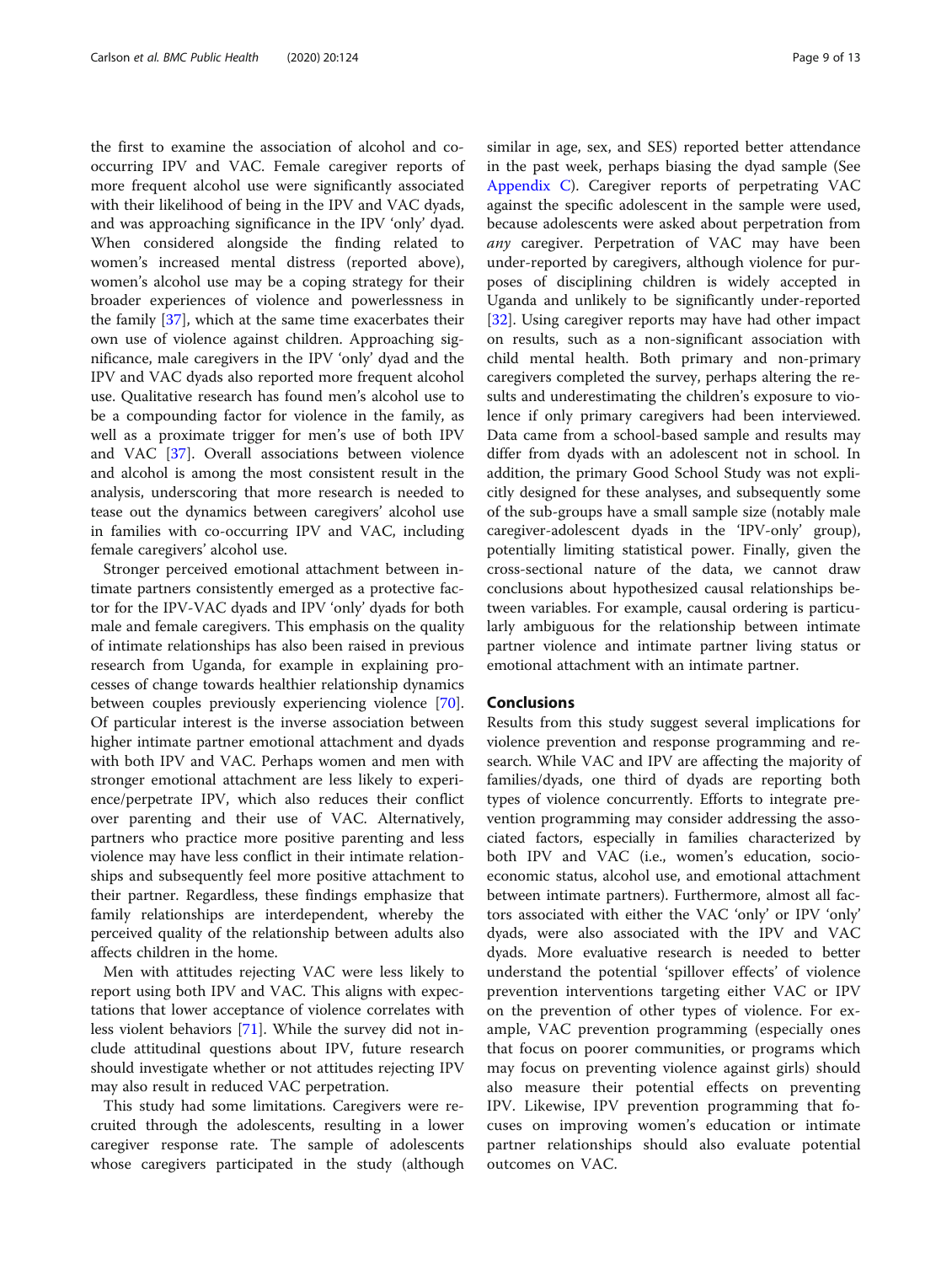#### <span id="page-9-0"></span>Appendix A

#### Table 6 Socioeconomic Status Items and Results of Confirmatory Factor Analysis

| Item                                                                                                               | Scale                                                             | Loading         |                                |
|--------------------------------------------------------------------------------------------------------------------|-------------------------------------------------------------------|-----------------|--------------------------------|
|                                                                                                                    |                                                                   | Initial results | After excluding non-sig. Items |
| Do you own or rent a property, live somewhere without paying,<br>or does your employer pay for your accommodation? | $1 =$ Does not own<br>$2 = Owns$                                  | .31             | .36                            |
| How many children aged 17 years and younger<br>sleep in the same sleeping area with you?                           | $0 = No$ children<br>$1 = One child$<br>$2 =$ More than one child | .27             | .25                            |
| Thinking about your house where you live now,<br>what is the main material of the floor                            | $1 =$ Earth, sand, or dung<br>$2 =$ Ceramic, cement, carpet       | .68             | .70                            |
| Does your household own electricity?                                                                               | $1 = No$ $2 = Yes$                                                | .92             | .93                            |
| Does your household own a radio?                                                                                   | $1 = No$ $2 = Yes$                                                | .34             | .31                            |
| Does your household own a television?                                                                              | $1 = No$ $2 = Yes$                                                | .97             | .97                            |
| Does any member of your household own a watch?                                                                     | $1 = No$ $2 = Yes$                                                | .38             | .37                            |
| Does any member of your household own a mobile phone?                                                              | $1 = No$ $2 = Yes$                                                | .49             | .44                            |
| Does any member of your household own a motorcycle?                                                                | $1 = No$ $2 = Yes$                                                | .29             | .26                            |
| Does any member of your household own land that<br>can be used for agriculture? *                                  | $1 = No$ $2 = Yes$                                                | .16             | $\overline{\phantom{m}}$       |
| Does any member of your household own livestock,<br>herds, other farm animals, or poultry? *                       | $1 = No$ $2 = Yes$                                                | .11             |                                |
| Does any member of your household own a bicycle? ¥                                                                 | $1 = No$ $2 = Yes$                                                | .06             |                                |
| Yesterday, how many meals did you eat?<br>(Ate at least two meals yesterday) *                                     | $0 = No$ or one meal<br>$1 = Two$ or more meals                   | .10             |                                |
| How many adults aged 18 years and older sleep in the same<br>sleeping area with you? <sup>*</sup>                  | $0 = No$ adults<br>$1 =$ One adult<br>$2$ = More than one adult   | .07             |                                |

 $4^4$ dropped because of non-significant p value (>.05)

#### Appendix B

#### Table 7 Missing Data

|                                       |     | Women |     | Men  |
|---------------------------------------|-----|-------|-----|------|
|                                       | n   | %     | n   | %    |
| <b>VAC-IPV</b>                        | 331 | 0.00  | 204 | 0.00 |
| Education                             | 303 | 8.46  | 198 | 2.94 |
| Relationship Status                   | 331 | 0.00  | 204 | 0.00 |
| Religion                              | 330 | 0.30  | 204 | 0.00 |
| Family structure                      | 330 | 0.30  | 204 | 0.00 |
| Child Disability                      | 331 | 0.00  | 204 | 0.00 |
| VAC attitudes                         | 308 | 6.95  | 193 | 5.39 |
| CHILD Belong                          | 331 | 0.00  | 203 | 0.49 |
| Intimate Partner Emotional Attachment | 331 | 0.00  | 204 | 0.00 |
| Child mental health (SDQ)             | 331 | 0.00  | 204 | 0.00 |
| Caregiver mental health (SRQ)         | 331 | 0.00  | 204 | 0.00 |
| Adolescent age                        | 330 | 0.30  | 204 | 0.00 |
| Caregiver age                         | 331 | 0.00  | 204 | 0.00 |
| Child sex                             | 331 | 0.00  | 204 | 0.00 |
| Alcohol                               | 331 | 0.00  | 202 | 0.98 |
| <b>SES</b>                            | 331 | 0.00  | 204 | 0.00 |

#### Appendix C

Table 8 Demographic characteristics of full adolescent sample from class P7, compared to adolescent sample from class P7 whose caregivers participated in survey (Note: all P7 students' caregivers were invited to participate)

|                                        | sample ( $n = 1171$ ) | Full adolescent P7 Adolescent P7 sample with<br>matched caregivers ( $n = 800$ ) |
|----------------------------------------|-----------------------|----------------------------------------------------------------------------------|
| Age, mean (SD)                         | 13.95(1.3)            | 13.99 (1.2)                                                                      |
| Sex, % (n)                             |                       |                                                                                  |
| Female                                 | 54.57 (639)           | 56.00 (448)                                                                      |
| Male                                   | 45.43 (532)           | 44.00 (352)                                                                      |
| Past week school absences, % (n)       |                       |                                                                                  |
| No days missed                         | 85.89 (998)           | 82.84 (657)                                                                      |
| One or more days 14.11 (164)<br>missed |                       | 17.16 (140)                                                                      |
| Meals eaten yesterday                  |                       |                                                                                  |
| 1 meal or fewer                        | 13.25 (155)           | 15.18 (121)                                                                      |
| 2 meals                                | 38.89 (455)           | 40.78 (325)                                                                      |
| 3 or more meals                        | 47.86 (560)           | 44.04 (351)                                                                      |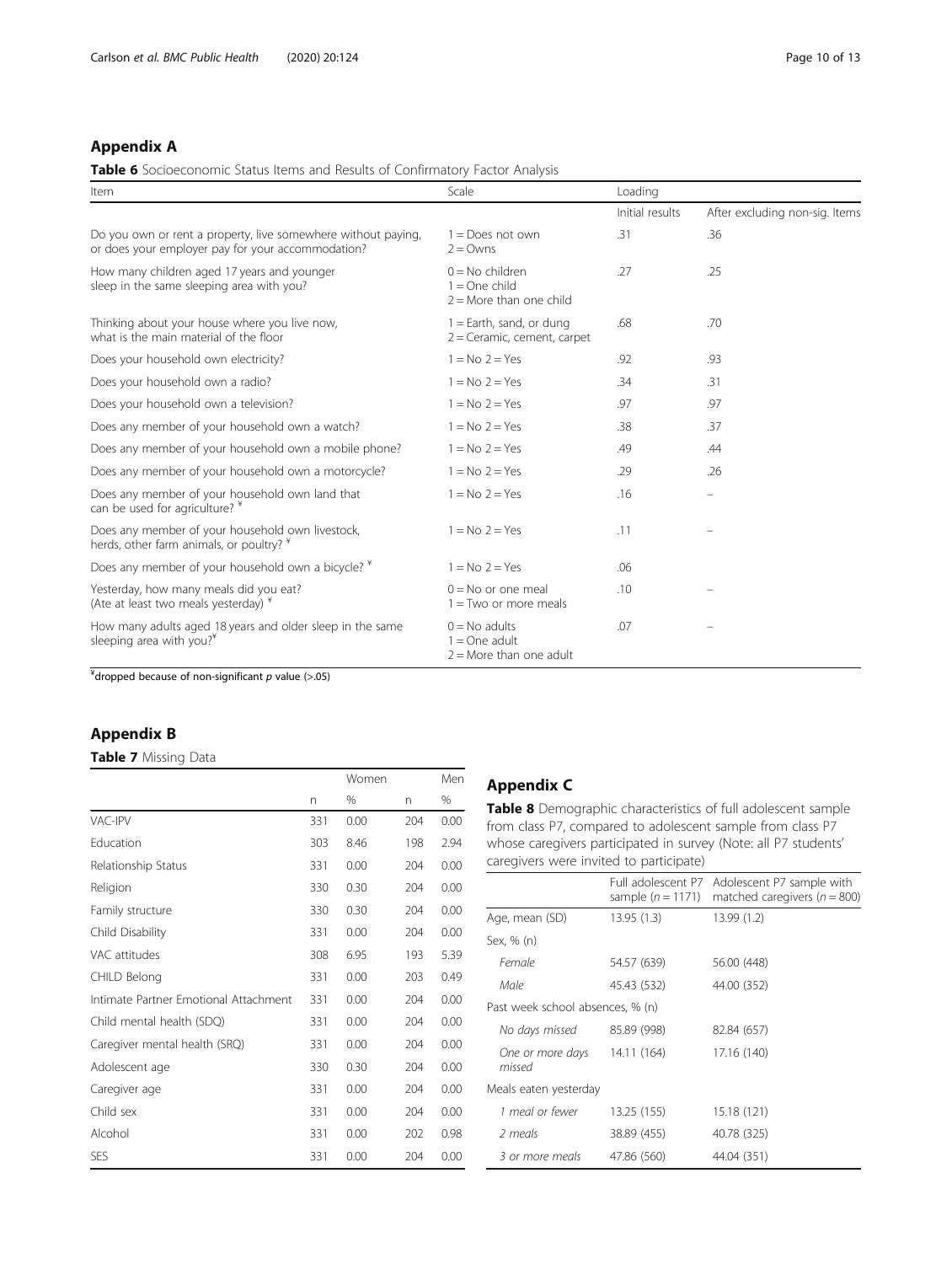#### <span id="page-10-0"></span>Abbreviations

ANOVA: Analysis of variance; CFA: Confirmatory factor analysis; CFI: Comparative fit index; DF: Degrees of freedom; GST: Good School Toolkit; IPSCAN: International Society for the Prevention of Child Abuse and Neglect Screening Tool; IPV: Intimate partner violence against women; LMIC: Low- or middle-income country; MLR: Maximum Likelihood with Robust standard error; P: P-value; RMSEA: Root mean square error of approximation; SD: Standard deviation; SDQ: Strengths and difficulties questionnaire; SES: Socioeconomic status; SPSS: Statistical Package for Social Sciences; SRQ: Self-report questionnaire; TLI: Tucker-Lewis index; VAC: Violence against children; WHO: World Health Organization; WLSMV: Weighted Least Square with adjusted Mean and Variance

#### Acknowledgements

Not applicable.

#### Author's contributions

CC led the design of the study, advised on data analysis and interpretation, obtained funding, and drafted the manuscript. SN participated in the design of the study, advised on data analysis and interpretation, obtained funding, and drafted the manuscript. ANP led the process of data analysis, participated in data interpretation, and drafted the manuscript. MW and LM participated in the interpretation of the data and writing the manuscript. JN participated in data collection and writing of the manuscript. LK and EA advised on data analysis, participated in data interpretation and writing of the manuscript. CI participated in data interpretation and writing of the manuscript. DN initiated the idea to do the parent study (the Good Schools Study), participated in the design of the parent study, obtained funding, participated in data interpretation and participated in drafting of the manuscript. KD designed the parent study, participated in data collection, data interpretation and obtained funding. All authors read and approved the final manuscript.

#### Funding

This work was funded by the Sexual Violence Research Initiative (to C. Carlson and S. Namy), MRC/DfID/Wellcome Trust via the Joint Global Health Trials Scheme (to K. Devries), and the Hewlett Foundation and the Oak Foundation (to D. Naker). Funders were not involved in the design of the study, data collection, analysis, interpretation, or writing the manuscript.

#### Availability of data and materials

The data are being collected as part of a project with multiple partners, and the authors have a donor agreement that all data will remain within the project until being made available via a controlled access procedure in 2024. The datasets generated and/or analyzed during the current study will be publicly available on The London School of Hygiene & Tropical Medicine repository at that time.

#### Ethics approval and consent to participate

The study was approved by the London School of Hygiene and Tropical Medicine Ethics Committee (6183) and the Uganda National Council for Science and Technology (SS2520). All procedures performed in studies involving human participants were in accordance with the ethical standards of the institutional and/or national research committee and with the 1964 Helsinki declaration and its later amendments or comparable ethical standards. Written voluntary informed consent was obtained from all individual participants included in the study. Headteachers provided consent for schools to participate in the study. Caregivers were notified and could opt children out of participation in survey data collection. Children themselves provided consent for participation. Caregivers provided consent for participation in survey data collection.

#### Consent for publication

Not applicable.

#### Competing interests

The authors declare that they have no competing interests.

#### Author details

<sup>1</sup>University of Alabama, School of Social Work, 3026 Little Hall, Box 870314, Tuscaloosa, AL 35487-0314, USA. <sup>2</sup>Raising Voices, Kampala, Uganda.

<sup>3</sup>Columbia University, Social Intervention Group, New York, USA. <sup>4</sup>Columbia University, Department of Psychiatry, New York, USA. <sup>5</sup> London School of Hygiene and Tropical Medicine, London, UK.

#### Received: 7 July 2018 Accepted: 20 December 2019 Published online: 29 January 2020

#### References

- 1. Devries KM, Mak JY, Garcia-Moreno C, Petzold M, Child JC, Falder G, et al. Global health. The global prevalence of intimate partner violence against women. Science. 2013;340(6140):1527–8.
- 2. Hillis S, Mercy J, Amobi A, Kress H. Global prevalence of past-year violence against children: a systematic review and minimum estimates. Pediatrics. 2016;137(3):e20154079.
- 3. Ellsberg M, Jansen HAFM, Heise L, Watts CH, Garcia-Moreno C. Intimate partner violence and women's physical and mental health in the WHO multi-country study on women's health and domestic violence: an observational study. Lancet. 2008;371(9619):1165–72.
- 4. Norman RE, Byambaa M, De R, Butchart A, Scott J, Vos T. The long-term health consequences of child physical abuse, emotional abuse, and neglect: a systematic review and meta-analysis. PLoS Med. 2012;9(11):e1001349.
- 5. Guedes A, Bott S, Garcia-Moreno C, Colombini M. Bridging the gaps: a global review of intersections of violence against women and violence against children, vol. 2016; 2016. p. 9.
- 6. Fry DA, Elliott SP. Understanding the linkages between violence against women and violence against children. Lancet Glob Health. 2017;5(5): e472–e3.
- 7. Hamby S, Grych J. The web of violence: exploring connections among different forms of interpersonal violence and abuse. London: Springer; 2013.
- 8. Maternowska C, Shakel R, Carlson C, Levtov R, Heise L. The global politics of the age-gender divide: Violence against women and violence against children. under review.
- 9. Moore JG. Yo-yo children—victims of matrimonial violence. Child welfare. 1975;54(8):557–66.
- 10. Levine MB. Interparental violence and its effect on the children: a study of 50 families in general practice. Med Sci Law. 1975;15(3):172.
- 11. Appel AE, Holden GW. The co-occurrence of spouse and physical child abuse: a review and appraisal. J Fam Psychol. 1998;12(4):578.
- 12. Edleson JL. The overlap between Child maltreatment and woman battering. Violence Against Women. 1999;5(2):134–54.
- 13. Edleson JL. Do batterers' programs work. University of Minnesota and Domestic Abuse Project Inc, paper presented at the International Study Group on the Future of Intervention with Battered Women and Their Families, Israel; 1995.
- 14. Hamby S, Finkelhor D, Turner H, Ormrod R. The overlap of witnessing partner violence with child maltreatment and other victimizations in a nationally representative survey of youth. Child Abuse Negl. 2010;34(10): 734–41.
- 15. Casanueva C, Martin SL, Runyan DK. Repeated reports for child maltreatment among intimate partner violence victims: findings from the National Survey of Child and adolescent well-being. Child Abuse Negl. 2009; 33(2):84–93.
- 16. Hartley CC. The co-occurrence of Child maltreatment and domestic violence: examining both neglect and Child physical abuse. Child Maltreatment. 2002;7(4):349–58.
- 17. Bourassa C. Co-occurrence of Interparental violence and Child physical abuse and It's effect on the adolescents' behavior. J Fam Violence. 2007; 22(8):691–701.
- 18. Mbilinyi LF, Edleson JL, Hagemeister AK, Beeman SK. What happens to children when their mothers are battered? Results from a four City anonymous telephone survey. J Fam Violence. 2007;22(5):309–17.
- 19. Tajima EA. Correlates of the co-occurrence of wife abuse and child abuse among a representative sample. J Fam Violence. 2004;19(6):391–402.
- 20. Damant D, Lapierre S, Lebossé C, Thibault S, Gv L, Hamelin-Brabant L, et al. Women's abuse of their children in the context on domestic violence: reflection from women's accounts. Child Fam Soc Work. 2010;15(1):12–21.
- 21. Beeman SK, Hagemeister AK, Edleson JL. Case assessment and service receipt in families experiencing both Child maltreatment and woman battering. J Int Violence. 2001;16(5):437–58.
- 22. O'Keefe M. Linking marital violence, mother-child/father-child aggression, and child behavior problems. J Fam Violence. 1994;9(1):63–78.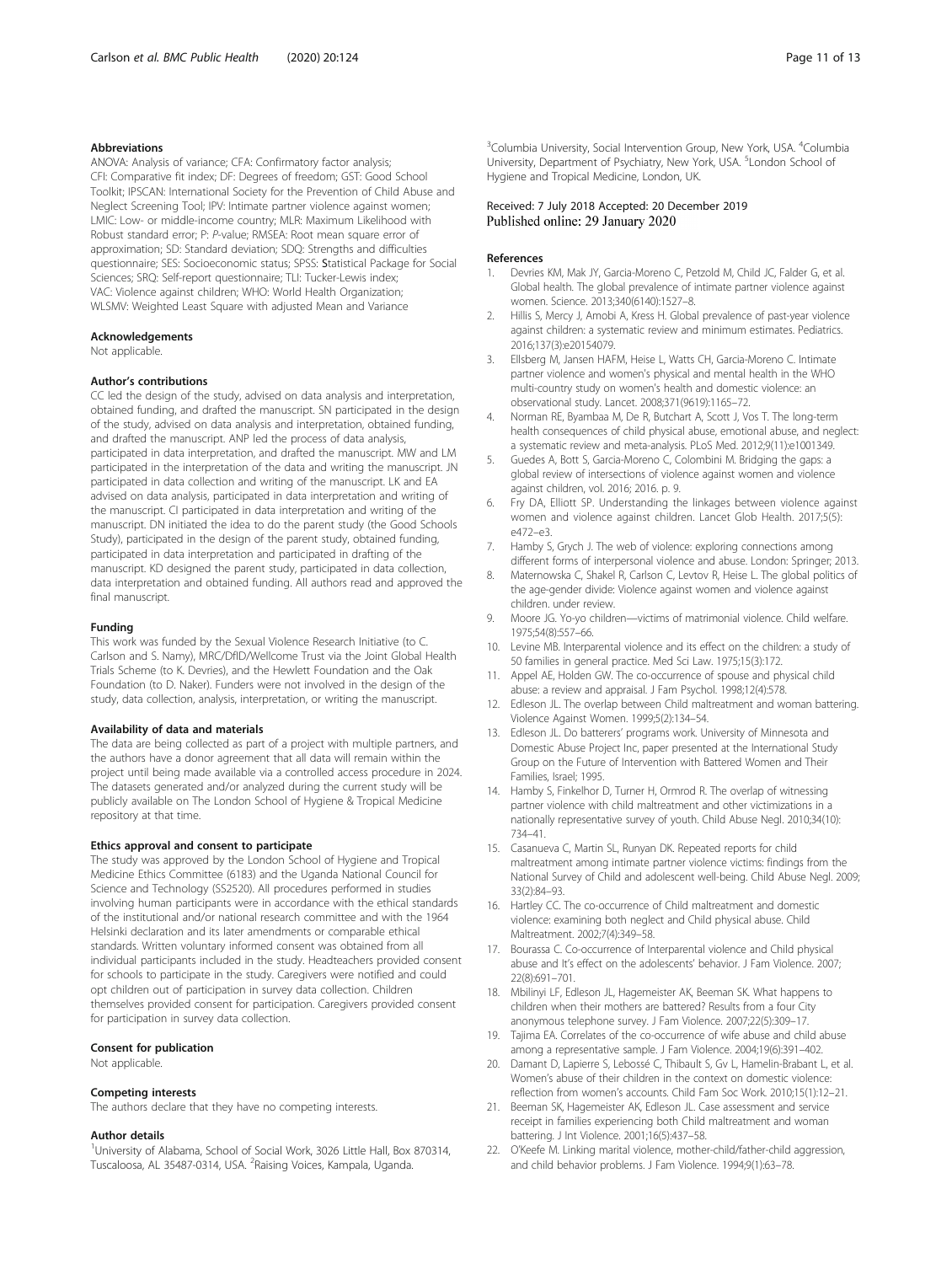- <span id="page-11-0"></span>23. Ross SM. Risk of physical abuse to children of spouse abusing parents. Child Abuse Negl. 1996;20(7):589–98.
- 24. Gracia E, López-Quílez A, Marco M, Lila M. Neighborhood characteristics and violence behind closed doors: the spatial overlap of child maltreatment and intimate partner violence. PLoS One. 2018;13(6):e0198684.
- 25. Wherry JN, Medford EA, Corson K. Symptomatology of Children Exposed to Domestic Violence. J Child Adolescent Trauma. 2015;8(4):277–85.
- 26. Moylan CA, Herrenkohl TI, Sousa C, Tajima EA, Herrenkohl RC, Russo MJ. The effects of Child abuse and exposure to domestic violence on adolescent internalizing and externalizing behavior problems. J Fam Violence. 2010; 25(1):53–63.
- 27. Maniglio R. The impact of child sexual abuse on health: a systematic review of reviews. Clin Psychol Rev. 2009;29(7):647–57.
- 28. Fergusson DM, Boden JM, Horwood LJ. Exposure to childhood sexual and physical abuse and adjustment in early adulthood. Child Abuse Negl. 2008; 32(6):607–19.
- 29. MacMillan HL, Fleming JE, Streiner DL, Lin E, Boyle MH, Jamieson E, et al. Childhood abuse and lifetime psychopathology in a community sample. Am J Psychiatr. 2001;158(11):1878–83.
- 30. Grethel SM. Correlates of psychological symptoms among children exposed to domestic violence: severity of domestic violence exposure, child abuse, and psychosocial stressors: Pepperdine University; 2004.
- 31. Fieggen A, Wiemann M, Brown C, Van As A, Swingler G, Peter J. Inhuman shields-children caught in the crossfire of domestic violence: original article. S Afr Med J. 2004;94(4):293–6.
- 32. Ayinmode B, Tunde-Ayinmode M. Family violence among mothers seen at the University of Ilorin Teaching Hospital, Ilorin. Niger S Afr J Psychiatry. 2009;14(3):76–83.
- 33. Saile R, Ertl V, Neuner F, Catani C. Does war contribute to family violence against children? Findings from a two-generational multi-informant study in northern Uganda. Child Abuse Negl. 2014;38(1):135–46.
- 34. HEISE LL. Violence against women:an integrated. Ecol Framework Violence Against Women. 1998;4(3):262–90.
- 35. Belsky J. Child maltreatment: an ecological integration. Am Psychol. 1980; 35(4):320–35.
- 36. Gracia E, Rodriguez CM, Martín-Fernández M, Lila M. Acceptability of family violence: underlying ties between intimate partner violence and Child abuse. J Int Violence. 2017; <https://doi.org/10.1177/0886260517707310>.
- 37. Namy S, Carlson C, O'Hara K, Nakuti J, Bukuluki P, Lwanyaaga J, et al. Towards a feminist understanding of intersecting violence against women and children in the family. Soc Sci Med. 2017;184:40–8.
- 38. Dekel B, Abrahams N, Andipatin M. Exploring the Intersection Between Violence Against Women and Children from the Perspective of Parents Convicted of Child Homicide. J Fam Violence. 2018;34(1):9–20.
- 39. Heise L. What works to prevent partner violence? An evidence overview. London: STRIVE, London School of Hygiene and Tropical Medicine; 2011.
- 40. WHO/ISPCAN. Preventing child maltreatment: A guide to taking action and generating evidence. Geneva: World Health Organization/International. World Health Organization/International Society for Prevention of Child Abuse and Neglect; 2006.
- 41. Heise LL, Kotsadam A. Cross-national and multilevel correlates of partner violence: an analysis of data from population-based surveys. Lancet Glob Health. 2015;3(6):e332–e40.
- 42. Machisa MT, Christofides N, Jewkes R. Structural pathways between Child abuse, poor mental health outcomes and male-perpetrated intimate partner violence (IPV). PLoS One. 2016;11(3):e0150986.
- 43. Oram S, Trevillion K, Khalifeh H, Feder G, Howard L. Systematic review and meta-analysis of psychiatric disorder and the perpetration of partner violence2013. 1–16 p.
- 44. Devries KM, Mak JY, Bacchus LJ, Child JC, Falder G, Petzold M, et al. Intimate partner violence and incident depressive symptoms and suicide attempts: a systematic review of longitudinal studies. PLoS Med. 2013;10(5):e1001439.
- 45. Reading R, Bissell S, Goldhagen J, Harwin J, Masson J, Moynihan S, et al. Promotion of children's rights and prevention of child maltreatment. Lancet. 2009;373(9660):332–43.
- 46. Stith SM, Liu T, Davies LC, Boykin EL, Alder MC, Harris JM, et al. Risk factors in child maltreatment: a meta-analytic review of the literature. Aggress Violent Behav. 2009;14(1):13–29.
- 47. Devries KM, Allen E, Child JC, Walakira E, Parkes J, Elbourne D, et al. The good schools toolkit to prevent violence against children in Ugandan

primary schools: study protocol for a cluster randomised controlled trial. Trials. 2013;14(1):232.

- 48. Devries KM, Knight L, Child JC, Mirembe A, Nakuti J, Jones R, et al. The Good School Toolkit for reducing physical violence from school staff to primary school students: a cluster-randomised controlled trial in Uganda. Lancet Glob Health. 3(7):e378–e86.
- 49. Devries KM, Child JC, Elbourne D, Naker D, Heise L. "I never expected that it would happen, coming to ask me such questions":ethical aspects of asking children about violence in resource poor settings. Trials. 2015; 16:516.
- 50. Ellsberg M, Heise L. Researching violence against women: a practical guide for researchers and activists. World Health Organization, PATH: Washingon; 2005.
- 51. Merg C. Ethical principles, dilemmas and risks in collecting data on violence against children: a review of available literature. New York: Statistics and Monitoring Section/Division of Policy and Strategy, UNICEF; 2012.
- 52. Devries KM, Child JC, Allen E, Walakira E, Parkes J, Naker D. School violence, mental health, and educational performance in Uganda. Pediatrics. 2014; 133(1):e129–37.
- 53. Muthén LK, Muthén BO. Mplus User's Gude. 17th ed. Los Angeles: Muthén & Muthén; 1998. 2012
- 54. Bentler PM. Comparative fit indexes in structural models. Psychol Bull. 1990; 107(2):238–46.
- 55. Hu L-T, Bentler P. Evaluating model fit. In: Hoyle RH, editor. Structural equation modeling concepts, issues, and applications. London: Sage; 1995. p. 76–99.
- 56. Hu L, Bentler PM. Cutoff criteria for fit indexes in covariance structure analysis: conventional criteria versus new alternatives. Struct Equ Model Multidiscip J. 1999;6(1):1–55.
- 57. Zumbo BD, Gadermann AM, Zeisser C. Ordinal versions of coefficients alpha and Theta for Likert rating scales. J Mod Appl Stat Methods. 2007;6(1):20–9.
- 58. Beusenberg M, Orley J. A User's guide to the self reporting questionnaire (SRQ). Geneva: World Health Organization; 1994.
- 59. Goodman R. Psychometric properties of the strengths and difficulties questionnaire. J Am Acad Child Adolesc Psychiatry. 2001;40(11):1337–45.
- 60. McQueen MB, Boardman JD, Domingue BW, Smolen A, Tabor J, Killeya-Jones L, et al. The National Longitudinal Study of adolescent to adult health (add health) sibling pairs genome-wide data. Behav Genet. 2015; 45(1):12–23.
- 61. Fraley CR, Heffernan ME, Vicary AM, Brumbaugh CC. The experiences in close relationships-relationship structures questionnaire: a method for assessing attachment orientations across relationships. Psychol Assess. 2011; 23(3):615–25.
- 62. Zolotor AJ, Runyan DK, Dunne MP, Jain D, Peturs HR, Ramirez C, et al. ISPCAN Child abuse screening tool Children's version (ICAST-C): instrument development and multi-national pilot testing. Child Abuse Negl. 2009; 33(11):833–41.
- 63. Thiese MS, Ronna B, Ott U. P value interpretations and considerations. J thorac Dis. 2016;8(9):E928–e31.
- 64. Namy S, Carlson C, Norcini Pala A, Faris D, Knight L, Allen E, et al. Gender, violence and resilience among Ugandan adolescents. Child Abuse Negl. 2017;70:303–14.
- 65. Margolin G, Gordis EB. Co-occurrence between marital aggression and parents' child abuse potential: the impact of cumulative stress. Violence Vict. 2003;18(3):243–58.
- 66. Vyas S, Watts C. How does economic empowerment affect women's risk of intimate partner violence in low and middle income countries? A systematic review of published evidence. J Int Dev. 2009;21(5):577– 602.
- 67. Abramsky T, Watts CH, Garcia-Moreno C, Devries K, Kiss L, Ellsberg M, et al. What factors are associated with recent intimate partner violence? Findings from the WHO multi-country study on women's health and domestic violence. BMC Public Health. 2011;11(1):109.
- 68. Foran HM, O'Leary KD. Alcohol and intimate partner violence: a metaanalytic review. Clin Psychol Rev. 2008;28(7):1222–34.
- 69. Freisthler B, Needell B, Gruenewald PJ. Is the physical availability of alcohol and illicit drugs related to neighborhood rates of child maltreatment? Child Abuse Negl. 2005;29(9):1049–60.
- 70. Starmann E, Collumbien M, Kyegombe N, Devries K, Michau L, Musuya T, et al. Exploring Couples' processes of change in the context of